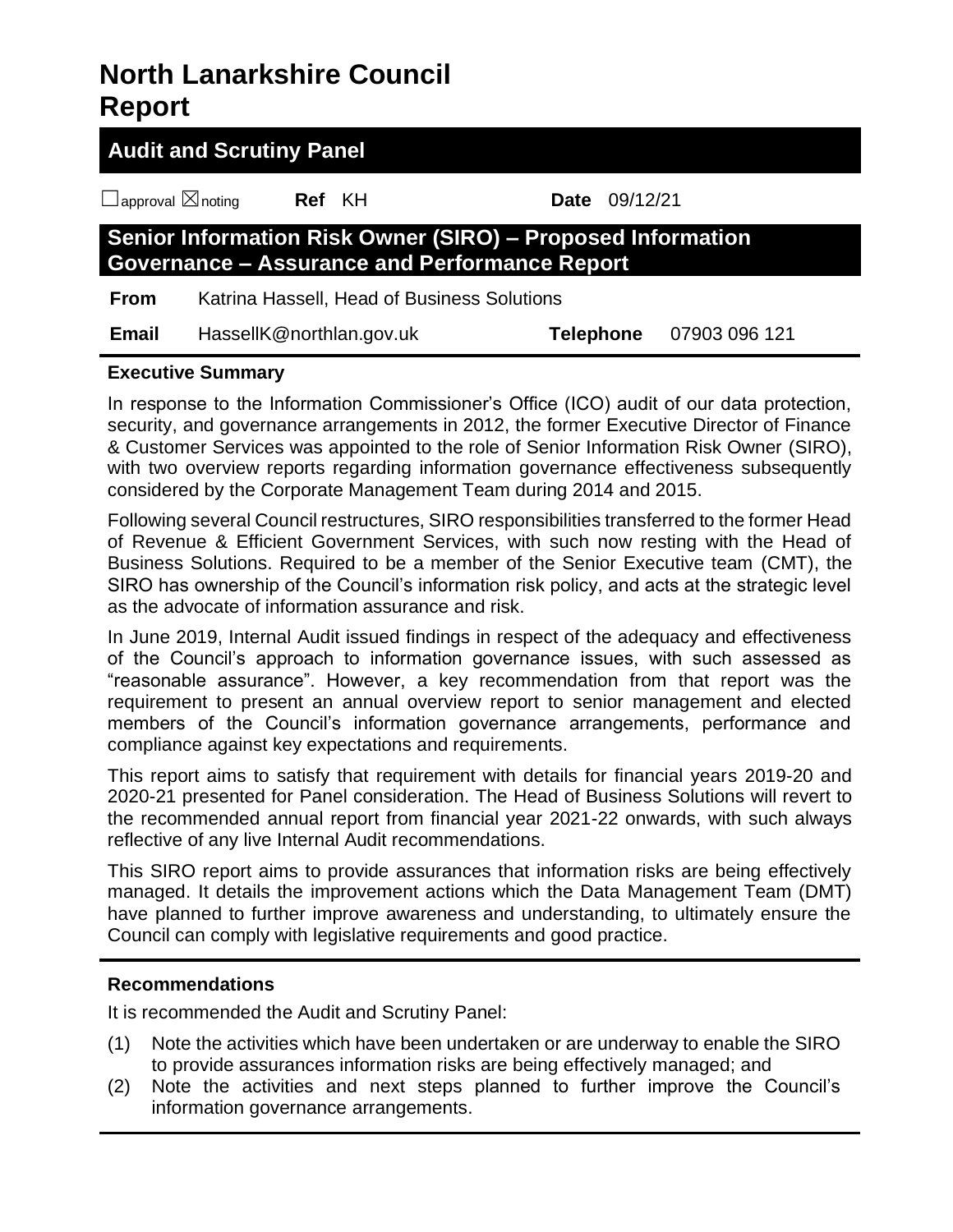#### **The Plan for North Lanarkshire**

Priority All priorities

Ambition statements All ambition statements

### **1. Background**

- 1.1 This report provides an update relating to the responsibilities of North Lanarkshire Council's Senior Information Risk Owner (SIRO) and outlines activity and performance related to information governance. It provides assurances that information risks are being effectively managed; what is going well, and where improvements can be made
- 1.2 The detailed report contained within Appendix 1 covers financial years 2019-20 and 2020-21, with details in respect of the 2019-20 year delayed facilitating an assessment of any additional requirements arising from deploying the new technologies envisaged within the Council's DigitalNL transformation programme.

#### **2. Report**

- 2.1. The Council has always been committed to effective information governance with sound arrangements for ensuring compliance with legislation and recognised best practice appropriately managed as part of the Council's risk management and corporate governance arrangements.
- 2.2. SIRO responsibilities transferred to the Head of Business Solutions in September 2019. As SIRO, the Head of Business Solutions took action to address Internal Audit recommendations (June 2019) in respect of information governance, with such including a requirement to present an annual overview report to senior management and elected members of the Council's information governance arrangements, performance, and compliance.
- 2.3. Significant effort has been directed towards formalising and improving information governance management arrangements, with such detailed within sections 48 to 72 of the detailed SIRO report provided as Appendix 1. Key highlights for Panel consideration include:
	- ➢ Corporate Governance arrangements refreshed (December 2019), with a Data Governance Board (DGB) and Data Management Team (DMT) established to develop, implement, and ensure compliance with data governance and management strategies, policies and standards;
	- ➢ Corporate recording system for Subject Access Requests implemented (December 2019);
	- ➢ Mandatory Data protection essentials training revised and launched (February 2020);
	- ➢ Information Security and Information Governance corporate risk workshop (February 2020) detailed current roles and responsibilities of DGB and DMT members;
	- ➢ Fully refreshed Information Governance Policy Framework approved by the Policy & Strategy Committee in June 2021;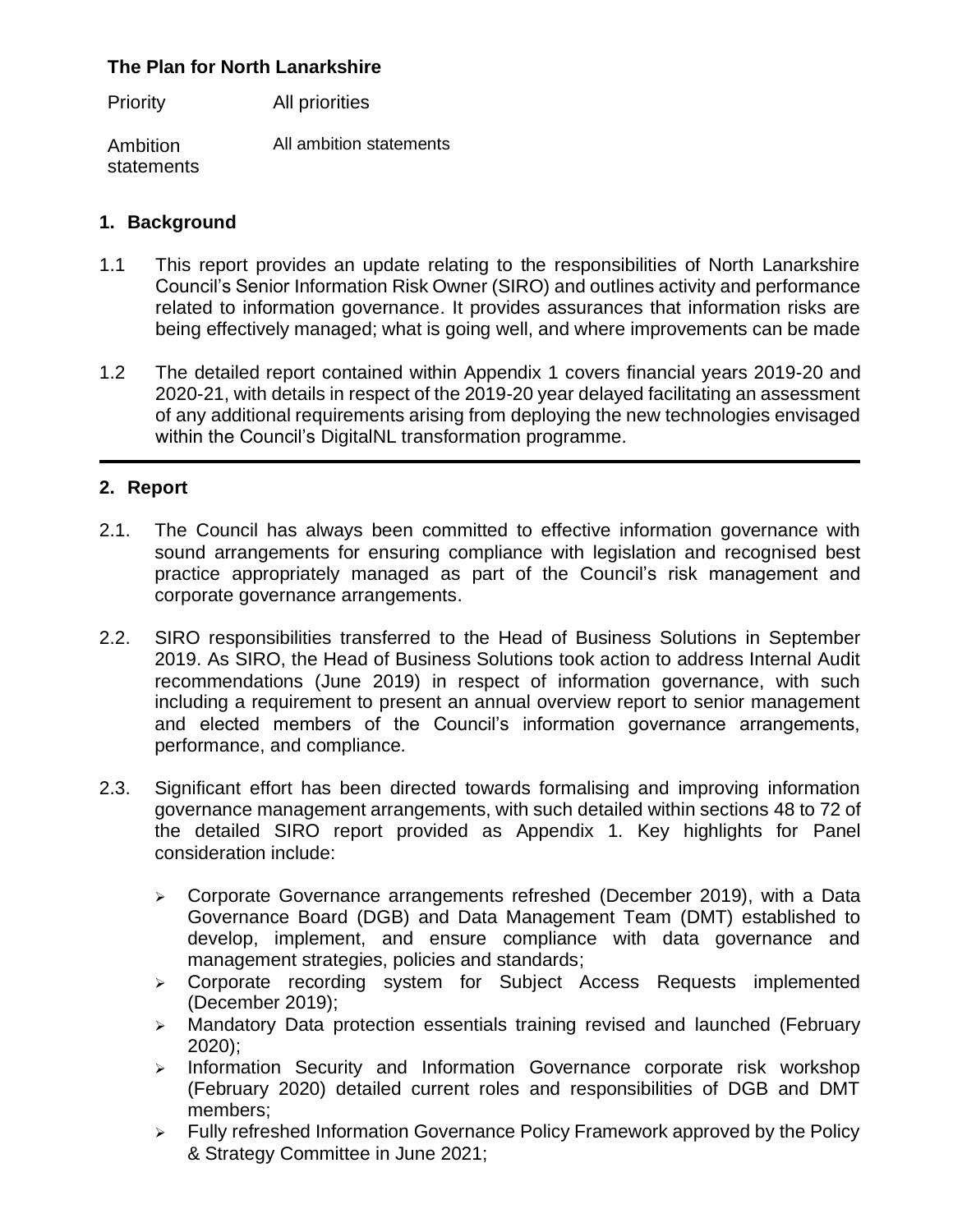- ➢ Mandatory data protection and information security training modules revised and launched (July 2020);
- ➢ Data and Information Management Strategic Roadmap approved by the Transformation and Digitisation Committee (February 2021);
- ➢ Information Governance KPIs established and approved by DGB (October 2020);
- ➢ Focus of DGB further revised to facilitate change from service based to functional representation, with membership now aligned with master data entities of Customer, Cases, Employees and Place (December 2020).
- 2.4. Complementing the Corporate Data Protection Officer's annual reports to the Finance and Resources Committee, sections 20 to 47 of the SIRO report detail compliance with prevailing legislative and regulatory requirements. Incidents requiring investigation and areas identified for further improvement are also highlighted for Panel consideration.
- 2.5. Sections 48 to 53 focus specifically on ICT Security and Cyber risks and advise the Panel of the accreditations and approaches adopted by the Council to mitigate against this high-risk area.
- 2.6. Paragraphs 54 to 56 detail actions taken to ensure compliance with the Public Records (Scotland) Act 2011

#### **Next steps**

- 2.7. The Council is committed to a clear strategy and sustainable framework for information governance and security, and effective data and information management governance is an essential component of that. Given this report presents information assurance for financial years 2019-20 and 2020-21, the live improvement plan detailed in section 74 of the Appendix highlights activity planned at March 2021 to strengthen existing arrangements.
- 2.8. By way of summary, the key priorities identified within the improvement plan include:
	- a. Raising the profile and prioritisation of Information Governance and Data Protection requirements:
	- b. Refreshing our existing approach to mitigating Cyber Security risks;
	- c. Mapping Mandatory and Discretionary Training to Roles; and
	- d. Incremental implementation of the Data and IM Strategic Roadmap (the Roadmap)
- 2.9 Improvements can always be made to our information governance arrangements, and with a residual risk score of 20 (March 2021) prevalent in respect of our Information Governance and Information Security corporate risk, it is essential this subject matter remains as a high priority improvement area for the Council. Progress against these key next steps will be managed by the DGB, who will look to further develop policies, guidance, standards, processes, and approaches as appropriate to improve awareness, understanding and compliance with legislative requirements and good practice.

#### **3. Equality and Diversity**

#### 3.1. **Fairer Scotland Duty**

There is no requirement to carry out a Fairer Scotland Duty assessment on this report; no new strategic decisions are being made.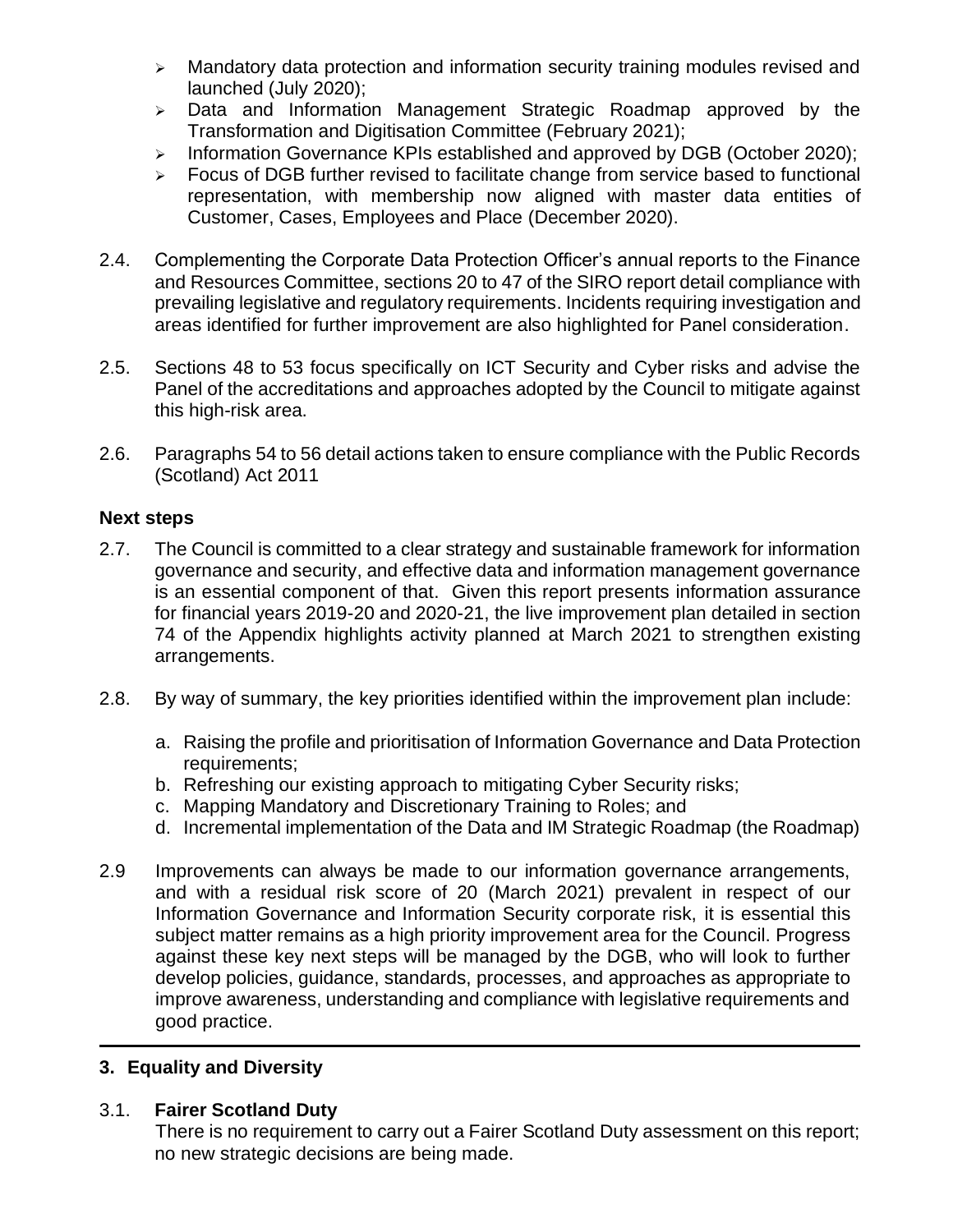#### 3.2. **Equality Impact Assessment**

There is no requirement to carry out an equality impact assessment on this report.

#### **4. Implications**

#### 4.1. **Financial impact**

There are no financial implications arising from this report, however the promotion and implementation of effective information governance impacts positively on the Council's ability to mitigate its exposure to financial risk, particularly monetary penalties levied by the Information Commissioner's Office for non-compliance. Notwithstanding this, section 51 of the SIRO report so appended illustrates we must also consider costs involved in achieving compliance with good practice standards, as such can be cost prohibitive for the Council to achieve given its complex portfolio.

#### 4.2. **HR/Policy/Legislative impact**

Section 4 of the SIRO report as appended outlines the legislative and regulatory requirements placed on the Council in respect of information processing, security, and management. General Data Protection Regulations (GDPR) continue to apply to the United Kingdom post-Brexit implementation.

#### 4.3. **Technology/Digital Impact**

Sections 48 to 53 of the SIRO report focus specifically on ICT Security and Cyber risks. The council operates a complex technology network, and through its DigitalNL programme, is looking to significantly change its server, applications, and software estate, as well as the underlying connectivity. All changes will be considered by the appropriate corporate working group.

#### 4.4. **Environmental impact**

There are no implications arising from this report.

#### 4.5. **Communication Impact**

Section 74 of the SIRO report highlights everyone – staff and elected members – must understand the importance of information governance and security, which when combined with lower than desired mandatory training take-up does illustrate a requirement for ongoing communication of requirements.

#### 4.6. **Risk impact**

- 4.6.1. In line with the Council's corporate risk management arrangements and a requirement for risk to be managed at an appropriate level of the organisation, the Head of Business Solutions has lead officer responsibility for the corporate risk regarding Information Security and Information Governance. Approved risk management arrangements further require the assessment, monitoring, and review of individual risks to be assigned to relevant Corporate Working Groups, and this particular risk sits within the remit of the DGB.
- 4.6.2. Improving our information governance arrangements will positively impact the Council's risk management arrangements, consequently leading to greater confidence in the accuracy of data used to support decision-making.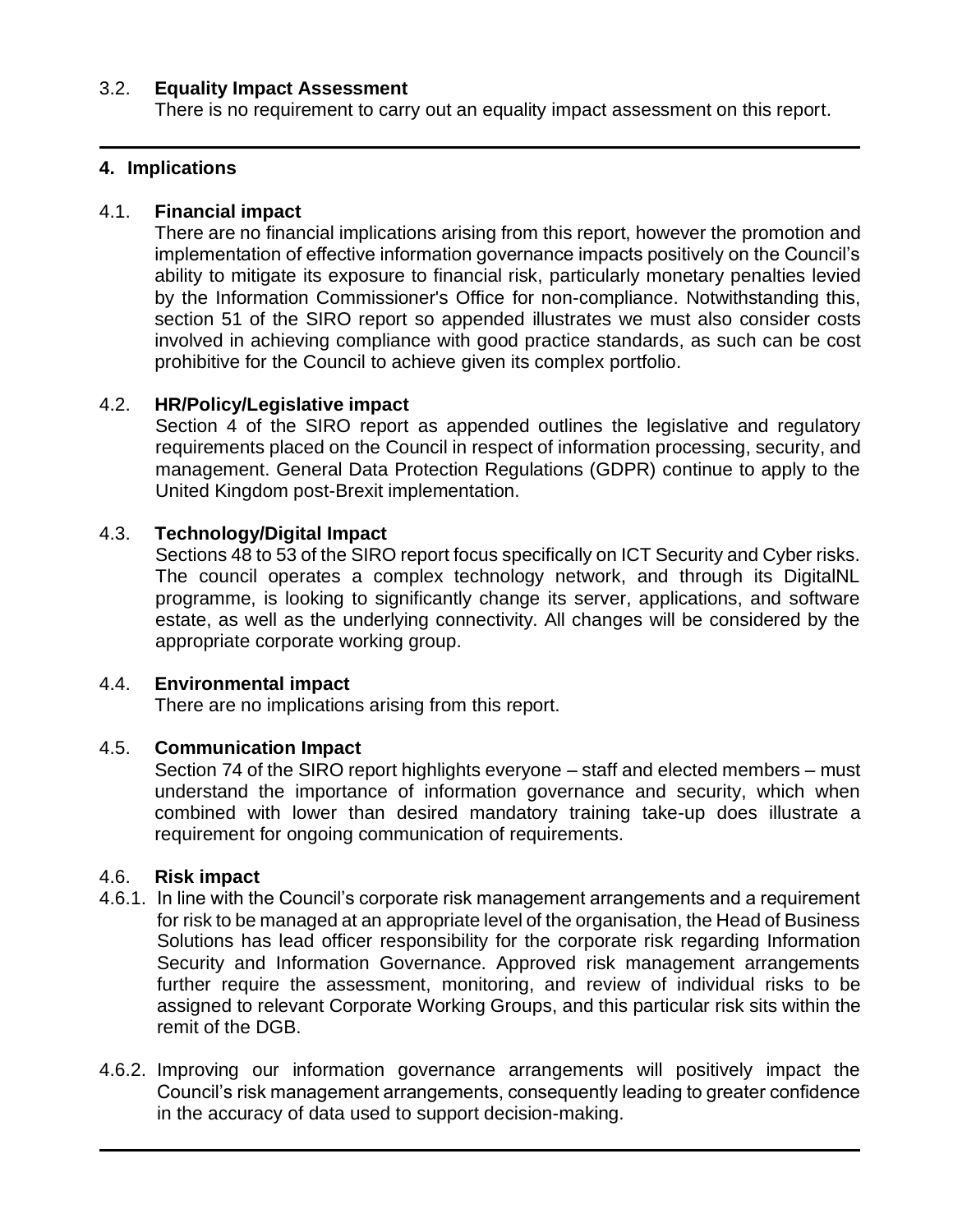#### **5. Measures of success**

5.1 Effective Information Security and Information Governance assists the Council in protecting itself from cyber-attacks and security breaches, which can both give rise to service delivery and financial pressures. Measures of success therefore flow from demonstrated and continued compliance with all information governance legislative and regulatory requirements.

#### 6. **Supporting documents**

6.1 Appendix 1 – SIRO Information governance – assurance & performance – 2019-20 and 2020-21 Report.

Ascent M middle

**Katrina Hassell Head of Business Solutions**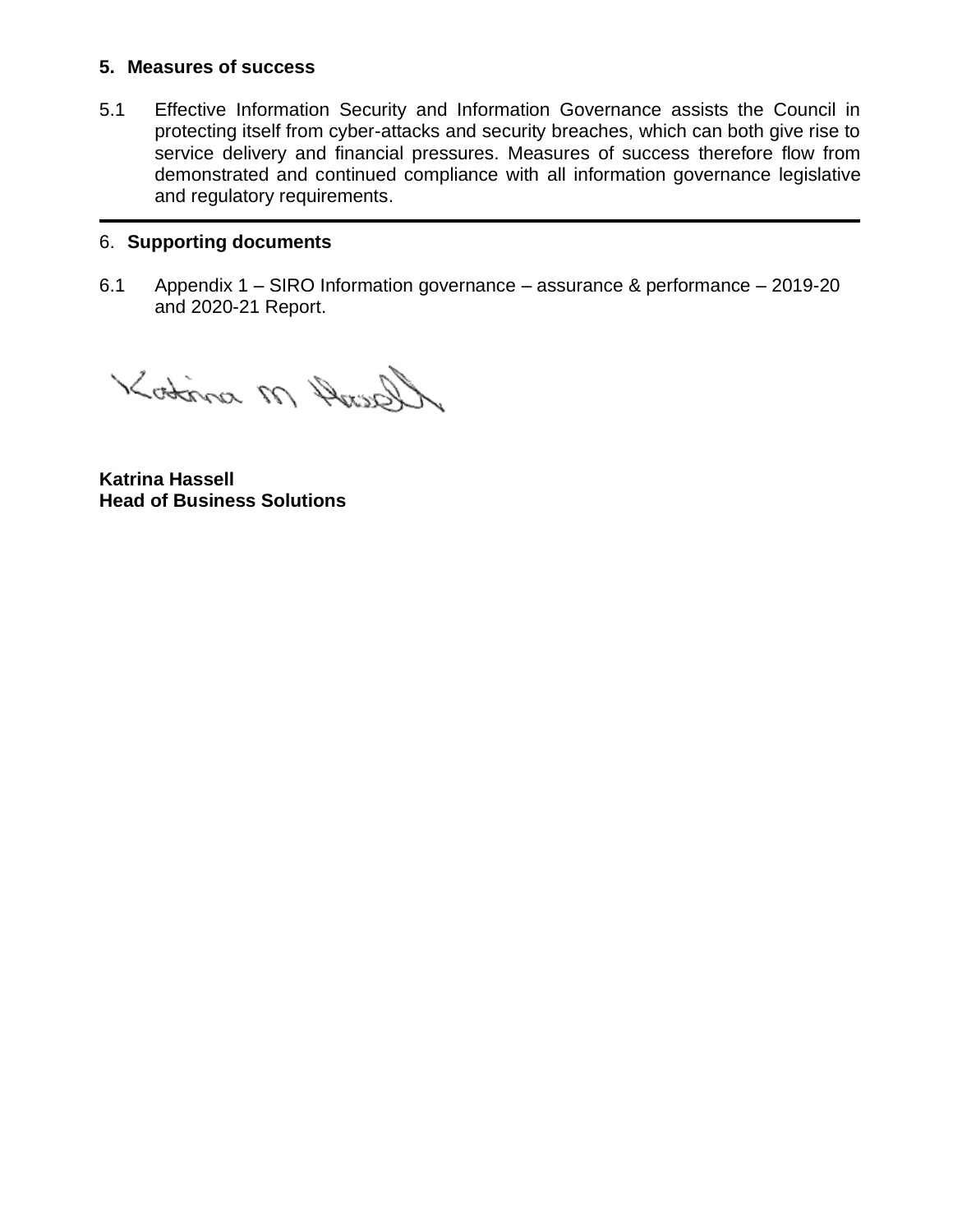

# **SENIOR INFORMATION RISK OWNER (SIRO)**

INFORMATION GOVERNANCE – ASSURANCE & PERFORMANCE: 2019-20 AND 2020-21 REPORT

**NORTH LANARKSHIRE COUNCIL** November 2021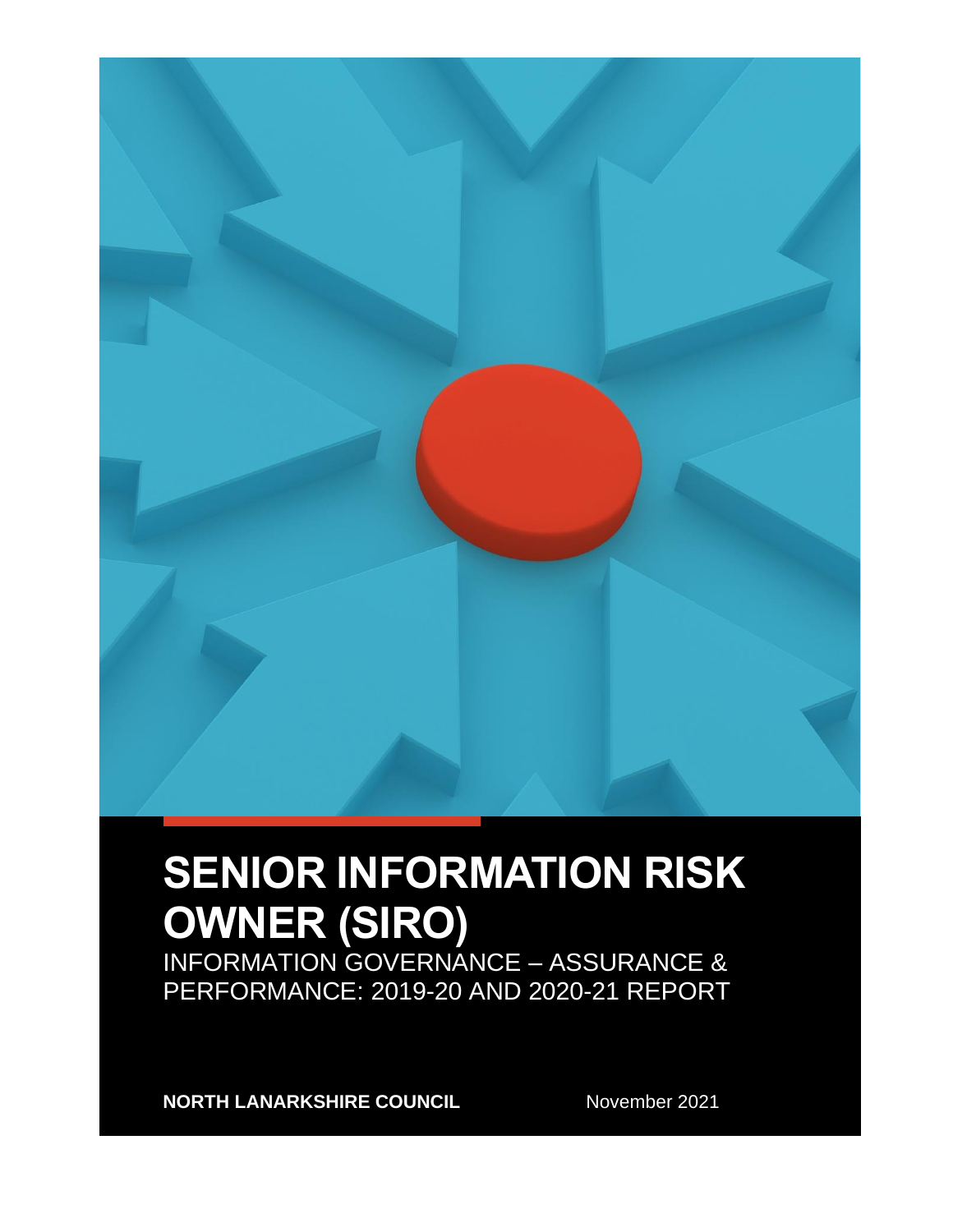## **Table of Contents**

| Compliance with Freedom of Information (FOI) and Environmental Information Regulations (EIR) 10 |  |
|-------------------------------------------------------------------------------------------------|--|
|                                                                                                 |  |
|                                                                                                 |  |
|                                                                                                 |  |
|                                                                                                 |  |

## <span id="page-6-0"></span>**EXECUTIVE SUMMARY**

This report provides an update relating to the responsibilities of North Lanarkshire Council's Senior Information Risk Owner (SIRO) and outlines activity and performance related to information governance. It provides assurances that information risks are being effectively managed; what is going well, and where improvements can be made. This report covers financial years 2019-20 and 2020-21, with details in respect of the 2019-20 year delayed to enable the SIRO to assess any additional requirements arising from deploying the new technologies envisaged within the Council's DigitalNL transformation programme.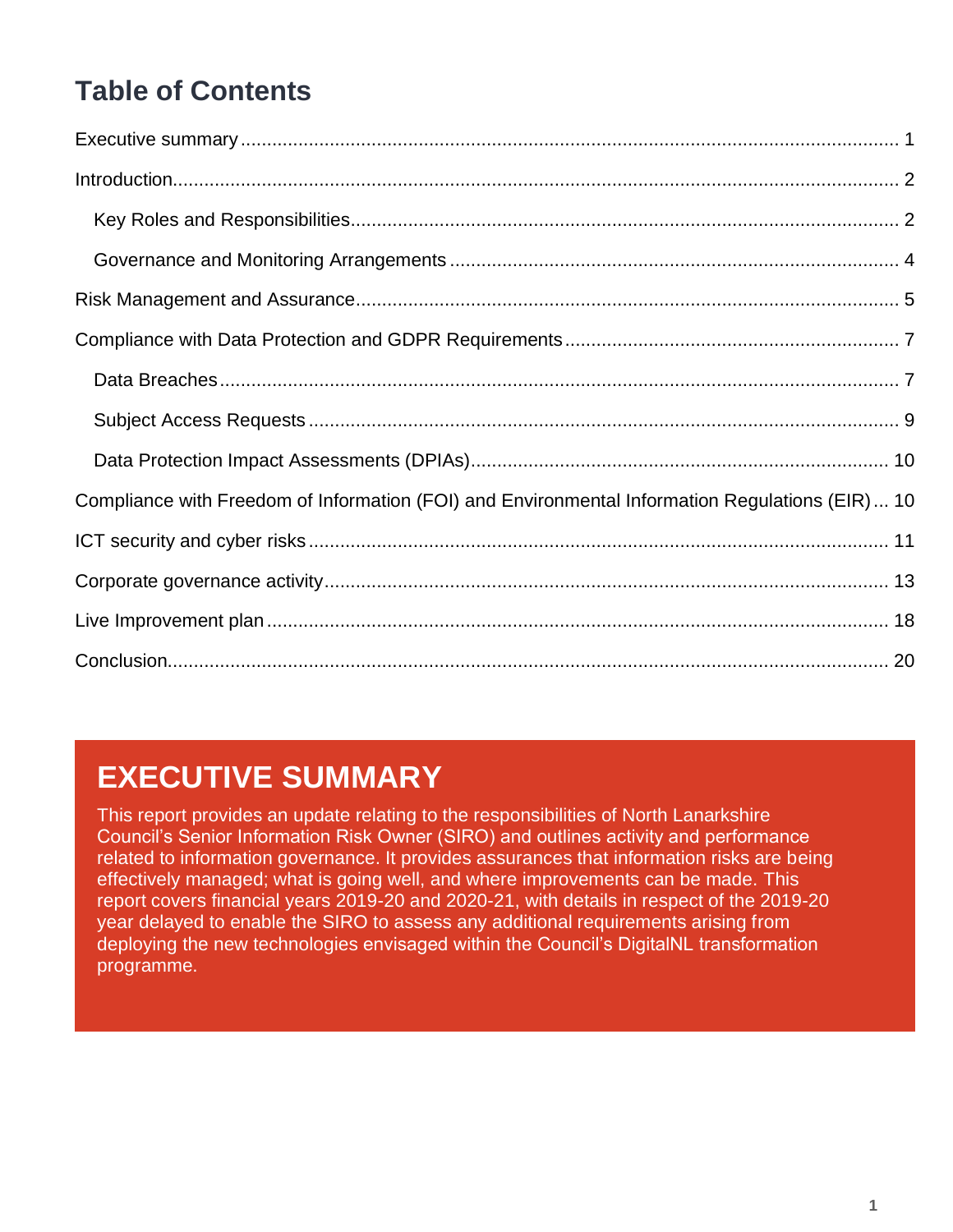## <span id="page-7-0"></span>**INTRODUCTION**

- 1. The Senior Information Risk Owner (SIRO) Annual Report reflects on the Council's information governance work, aiming to provide assurances that personal data is held securely, and information disseminated effectively. This report focuses on financial years 2019/20 and 2020/21.
- 2. The Council continues to be committed to effective information governance, with sound arrangements in place to ensure compliance with legislation and recognised best practice. Governance arrangements are closely monitored to ensure systems, policies and procedures are fit for purpose, and that all staff and elected members understand the importance of information governance and security, with good practice considered everyone's business.
- 3. ICT security and cyber risks present an ever-increasing challenge to all organisations and the Council is no different. Arrangements to manage these risks are contained within the report, with a summary included to highlight action underway and planned to maintain and strengthen defences and enhance corporate resilience.
- 4. Specifically, this report:
	- a. Documents organisational compliance with the legislative and regulatory requirements relating to the handling and processing of information and provides assurance of ongoing improvements to manage information risks. This includes the Council's consideration and performance relating to:
		- ➢ Data Protection Act 2018 and General Data Protection Regulations (GDPR) 2016
		- ➢ Freedom of Information (Scotland) Act 2002,
		- ➢ Environmental Information (Scotland) Regulations 2004,
		- ➢ Public Records (Scotland) Act 2011, and
		- ➢ Information Security Standard ISO/IEC 27001:2013
	- b. Outlines the serious incidents which required investigation over the duration of this report, relating to any losses of personal data or breaches of confidentiality.

#### <span id="page-7-1"></span>**Key Roles and Responsibilities**

- 5. The Head of Business Solutions within the Chief Executive Office is the Council's Senior Information Risk Officer. Key responsibilities include:
	- a. Leadership and overall ownership of the Council's Corporate Governance Action Plan, acting as corporate champion for information governance;
	- b. Acting as Executive Sponsor and advocate for the management of information governance at a senior level;
	- c. Providing advice and reports in respect of information incidents and risks, including the content of the council's Annual Governance Statement relating to information risk;
	- d. Owning the management of information governance and associated risk assessment processes within the Council;
	- e. Understanding how the strategic priorities of the Council may be impacted by information governance risks, and how these risks need to be managed including the adequacy of resources and levels of independent scrutiny.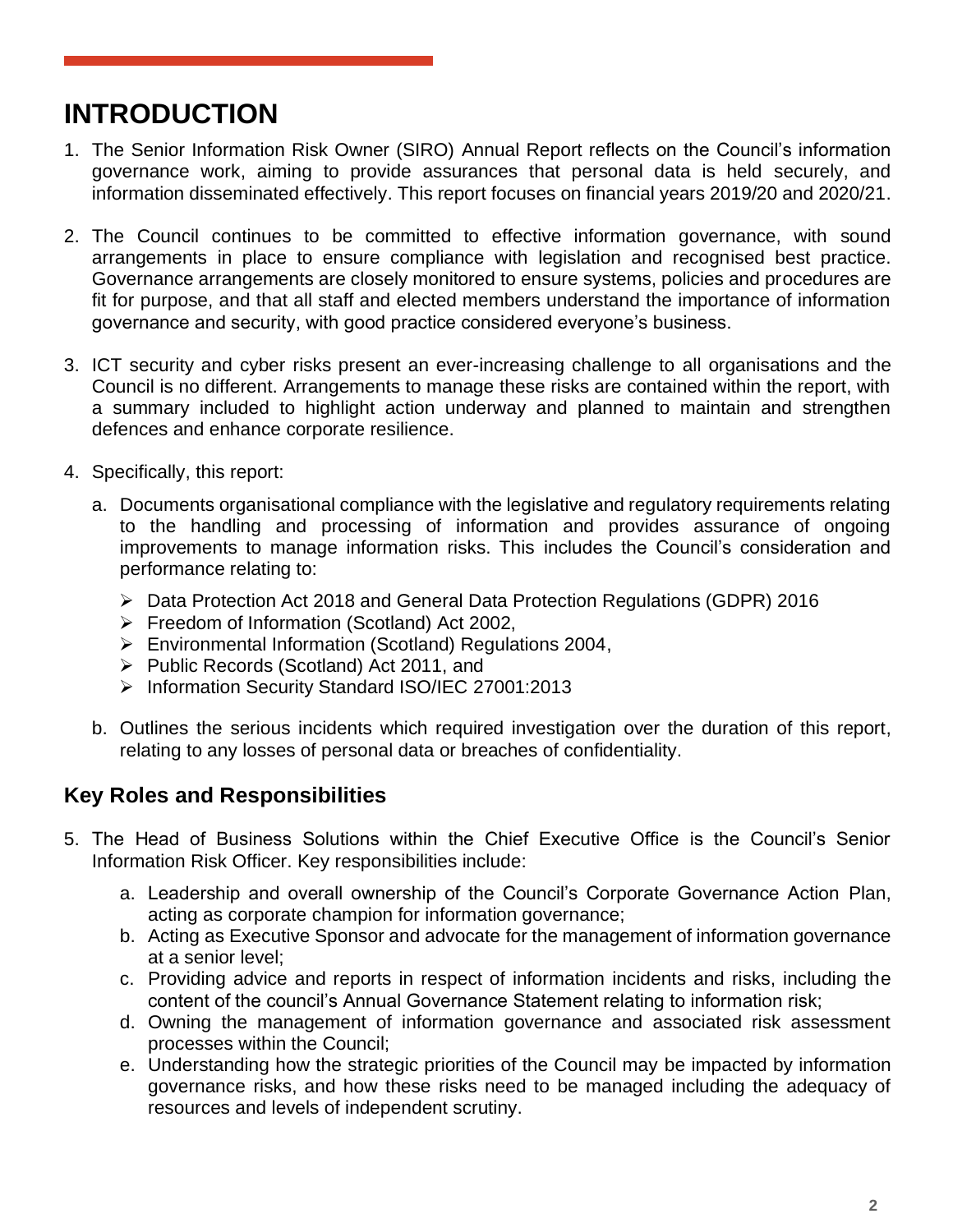- 6. This report complements two annual reports prepared by the Head of Legal and Democratic Solutions. The first of these reports, presented to reflect the Corporate Data Protection Officer (DPO) responsibilities regarding data sharing, data breaches, Information Commissioner Office (ICO) Complaints and training in respect of financial years [2019-20](https://mars.northlanarkshire.gov.uk/egenda/images/att94014.pdf) and [2020-21,](https://mars.northlanarkshire.gov.uk/egenda/images/att97307.pdf) were considered by the Finance & Resources Committee in May 2020 and November 2021 respectively. The second report, detailing Freedom of Information (FOI) and Environmental Information Requests (EIR) for financial years 2019-20 and 2020-21, were considered by the Finance & Resources Committee in [November 2020](https://mars.northlanarkshire.gov.uk/egenda/images/att94847.pdf) and [2021](https://mars.northlanarkshire.gov.uk/egenda/images/att97268.pdf) respectively. To assist the Corporate Management Team and Audit and Scrutiny Panel in obtaining assurances in respect of 2020-21 information governance compliance, extracts of the DPO's reports are included where appropriate.
- 7. There are several officers and teams across the Council that have professional expertise relating to information governance and information security, but good information governance involves everyone. All staff and elected members therefore have personal responsibility to ensure information and data is held securely, processed appropriately and safely destroyed when not required.
- 8. Diagram 1 below illustrates existing responsibilities and governance arrangements in respect of information governance, clearly highlighting the differing responsibilities of the SIRO, Data Protection Officer, Records Manager, as well as the oversight responsibilities of the strategic Data Governance Board (DGB) and operational Data Management Team (DMT).

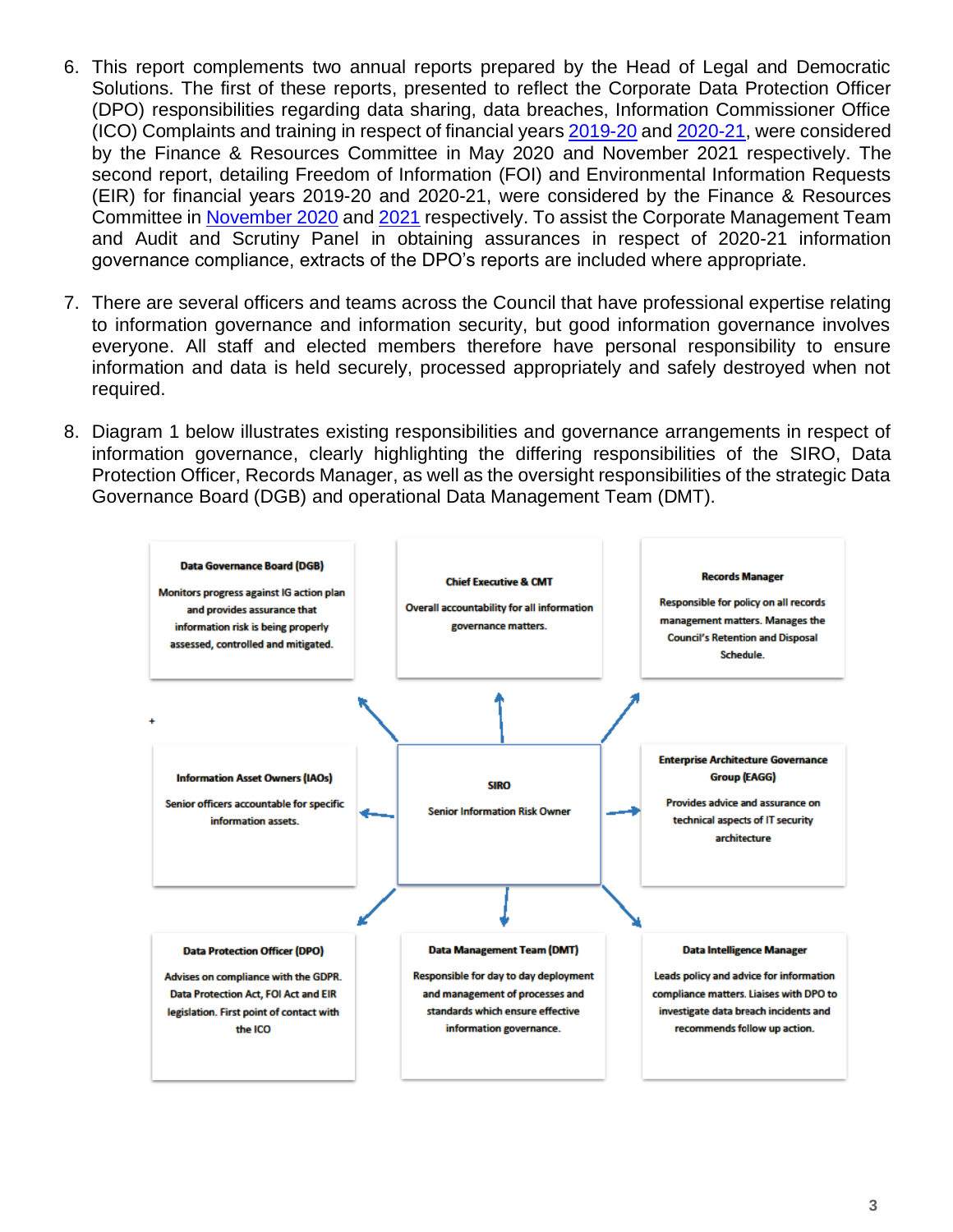### <span id="page-9-0"></span>**Governance and Monitoring Arrangements**

- 9. The Council's Data Governance Board (DBG) is responsible for developing and implementing strategies, policies, and standards in relation to data governance and management. Additionally, the board is responsible for directing improvements identified within the Data and Information Management Strategic Roadmap, and for ensuring measures are in place, through the Data Management Team, to monitor compliance with approved policies and standards.
- 10.The DGB is chaired by the SIRO, includes the Corporate Records Manager, Data Protection Officer (DPO), Chair of the Data Management Team (DMT) and key representation from all Council functions.
- 11.The key Terms of Reference of the DGB include:
	- a. To ensure the Council's information governance policies and management arrangements reflect current legislation, guidance/policies, and relevant professional codes of practice.
	- b. To ensure that the Council undertakes or commissions annual assessments and/or audits of its information governance policies, procedures, and arrangements, with all findings included within improvement plans as appropriate.
	- c. To receive the Annual Data Protection Officer report and scheduled internal audit reports, reviewing progress against required and identified actions as appropriate.
	- d. To receive and consider reports into breaches of confidentiality and security and where appropriate undertake or recommend remedial action.
	- e. To establish an information governance improvement plan, secure the relevant resources and monitor implementation of the plan.
	- f. To 'sign off' the information governance assurance annual return and corporate information governance risk reviews prior to submission in line with the timetable issued each year.
	- g. To promote a Council wide culture that information governance is the responsibility of all elected members and staff and to promote learning that arises out of investigations into breaches in information governance.
	- h. To ensure that staff are trained in information governance, comply with, and understand the consequences of not adhering to relevant policies and procedures, monitoring the provision and uptake of such training in accordance with identified targets.
	- i. To assist the Senior Information Risk Owner (SIRO) in producing information appropriate for inclusion within an annual Information Governance Report. Through this report, the Data Governance Board provides assurance to the Corporate Management Team and Audit and Scrutiny Panel.
	- j. To ensure the Council develops and maintains an appropriate framework for the management and protection of information which is appropriately supported by information asset owners and administrators.
	- k. To ensure the Council achieves positive movement on the data maturity curve, directing activities towards achievement of the 'advancing' stage of the maturity curve.
- 12.These Terms of Reference are reviewed annually to ensure the Group continues to meet the Council's business needs. The Terms were reviewed during 2020/21, with the focus of the DGB changed from service-based to functional to better reflect The Plan for North Lanarkshire, Council's transformation programme and the Data & Information Management Strategic Roadmap. Further details are outlined in paragraphs 66 to 72 below.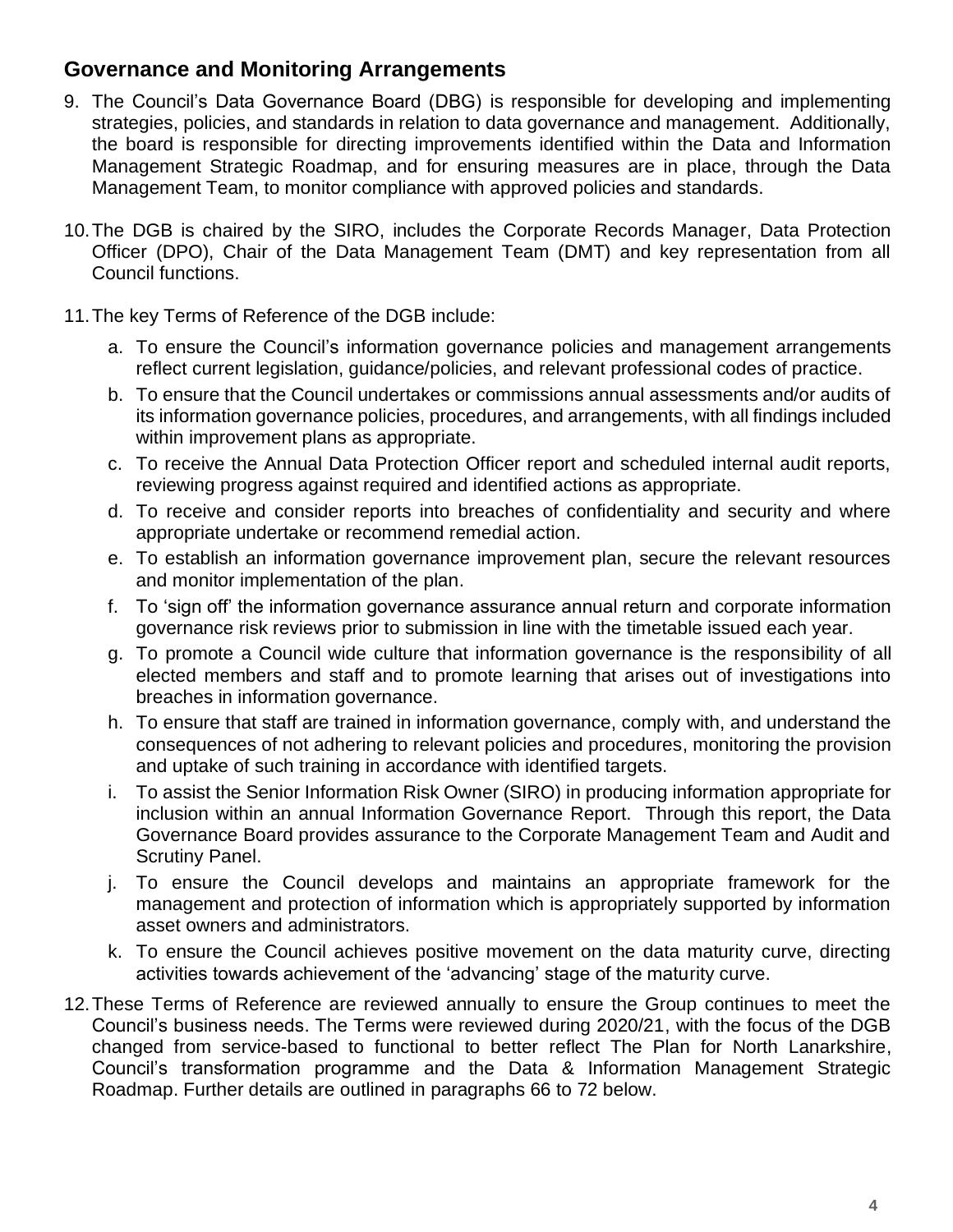## <span id="page-10-0"></span>**RISK MANAGEMENT AND ASSURANCE**

- 13.The Council's Corporate Risk Register includes a risk in respect of Information Security and Information Governance. This risk is defined as "*There is a risk that information*, *in whatever format, is not managed securely or that Information Governance across the Council and its ALEOs is ineffective. This includes implementation of enhanced and appropriate controls to address the additional information security and information governance risks arising from the significant shift to home working triggered by the Covid-19 pandemic*".
- 14.The council identifies and monitors significant risk to its operations. The Information Security and Information Governance risk is assessed and monitored using the standard councilapproved process for risk management. The inherent score of this risk is 25, having been assessed at the maximum score of 5 for both likelihood and impact.
- 15.The agreed approach to the management of key corporate risks sees all risks allocated to a member of CMT and a Corporate Working Group, with such responsible for assessing, monitoring, and reviewing in accordance with residual risk ratings. This particular risk is aligned to the Data Governance Board (DGB) with the Head of Business Solutions identified as the Corporate Risk Lead.
- 16.Throughout 2019-20 and 2020-21, this risk carried a residual risk assessment of 20, "*almost certain*" likelihood (5) and "*major*" impact (4) and was therefore monitored quarterly. The May 2020 review specifically examined whether existing risk controls and mitigations were sufficient to manage additional risks likely to arise because of the pandemic.
- 17.Reflecting the significant and fundamental changes deployed to the management and delivery of council services during the pandemic, the May 2020 review confirmed the likelihood of a breach was high, with additional controls and actions required to manage the additional risks arising from significantly increased numbers of staff working remotely. Such were identified and deployed, with the following highlighted to provide the Corporate Management Team and Panel illustrative examples of the additional measures put in place, and being managed and monitored, to avoid a breach and ensure information remains accurate and appropriately used.

#### *Control (C) / Action (A) Description*

| CON0001054 | Corporate and Service Business Continuity Plans in place and<br>stress tested to inform priorities and decision making                                                |
|------------|-----------------------------------------------------------------------------------------------------------------------------------------------------------------------|
| CON0001055 | Increased suite of remote access concentrators to cope with<br>and support increased numbers of remote users                                                          |
| CON0001056 | Guidance issued to managers and staff on home working<br>which includes reference to data security                                                                    |
| CON0001058 | Technical controls in place such as device authentication<br>check, network-level user multi-factor authentication etc                                                |
| CON0001064 | Secured Premises with secure storage and monitoring of<br>security arrangements                                                                                       |
| ACT0000610 | Review current training content to ensure home working risks<br>are identified in relation to information governance and<br>expectations of staff are fully reflected |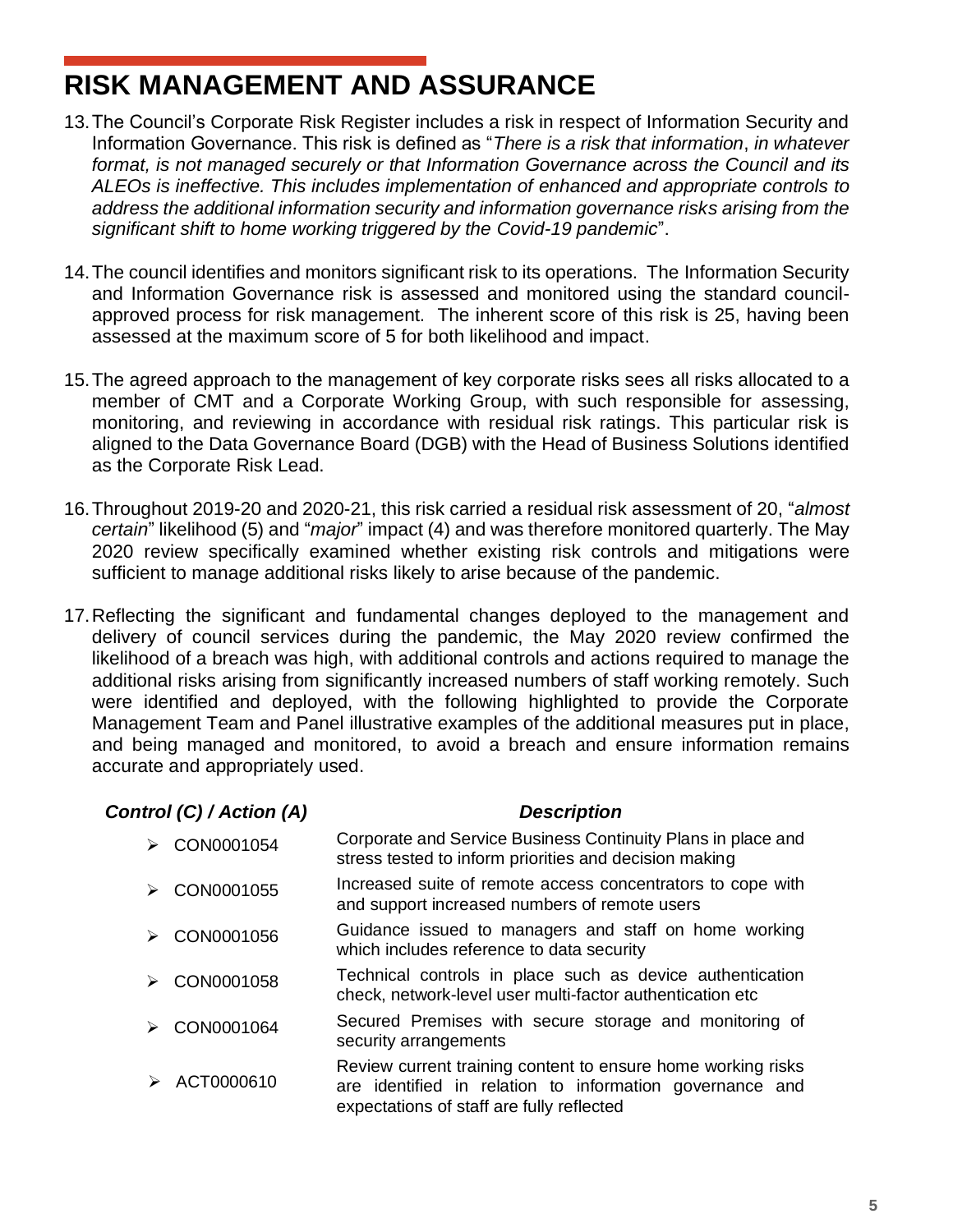#### *Control (C) / Action (A) Description*

- ➢ ACT0000603 Ongoing review and implementation of relevant new online collaboration and communication tools to maintain information security
- ➢ ACT0000604 Accelerate deployment of new digital packages including Microsoft Teams
- 18.The formal annual review of the Corporate Risk Register 2020-21 (December 2020) included a timetable for reporting corporate risks to the Corporate Management Team and Audit & Scrutiny Panel. Whilst accepting this is largely an improvement beyond the scope of this SIRO report, compliance with this recommendation saw this corporate risk subject to detailed scrutiny and oversight as follows:

|                    | <b>DGB</b> | <b>CMT</b> | <b>A&amp;S Panel</b> |
|--------------------|------------|------------|----------------------|
| <b>Review Date</b> | 31/3/21    | 27/4/21    | 30/6/21              |

19.The DGB will continue to review controls and actions in accordance with the risk's residual risk rating, which is presently quarterly. Reporting to CMT and the Audit & Scrutiny Panel will be scheduled in accordance with the timelines recommended by the Audit & Risk Manager.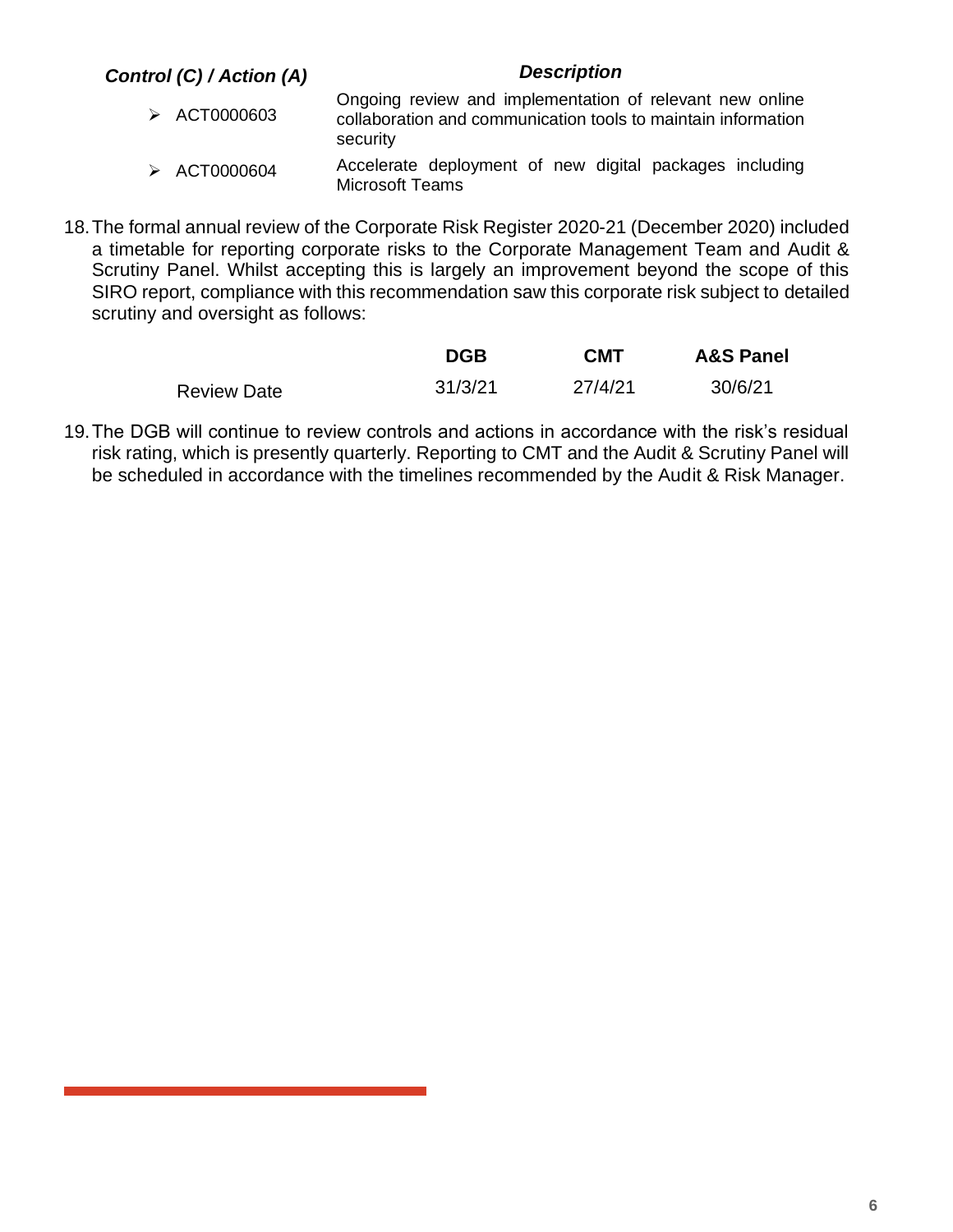## <span id="page-12-0"></span>**COMPLIANCE WITH DATA PROTECTION AND GDPR REQUIREMENTS**

- 20.UK GDPR and the Data Protection Act 2018 categorise the Council as a Data Controller, with the DPO tasked with ensuring compliance with all associated data protection arrangements. Responsibilities include maintaining relevant policies, monitoring compliance with such, raising awareness of those policies and ensuring relevant training is provided to all staff to enable the Council to satisfy its legal obligations. Since May 2018, the Council has also had a legal obligation to undertake Data Protection Impact Assessments (DPIA) when processing personal data.
- 21.This section of the report summarises the Council's data protection compliance for financial years 2019-20 and 2020-21.

#### <span id="page-12-1"></span>**Data Breaches**

- 22.The Head of Legal and Democratic Solutions advised of the Council's data protection compliance and activity in his Annual Data Protection report to the Finance & Resources Committee in May 2020 (2019-20) and November 2021 (2020-21).
- 23.Paragraph 11(d) above illustrates numbers of breaches and near misses are reported to the Data Governance Board (DGB), with remedial and learning actions arising from investigations discussed to ensure clarity of change and/or requirement, with such subsequently cascaded council wide through the Data Management Team (DMT).
- 24.In financial year 2019-20, the Council recorded and investigated 67 potential data breaches, an increase of 8% on the previous year (62). This increase in recorded incidents was reflective of the picture nationally with all public bodies having taken action to ensure employees understood the data protection implications arising from the introduction of GDPR.
- 25.In financial year 2020-21, the Council recorded and investigated 49 potential data breaches. Whilst the DPO advises it is difficult to draw meaningful conclusion or trends, this 27% reduction on the previous year's figure of 67 could illustrate that the information governance arrangements outlined earlier (Diagram 1) are effectively cascading learning actions and a steady awareness of both data protection and information security requirements.
- 26.Chart 1 below compares recorded breaches from 2018-19 to 2021-22 YTD. The high volume recorded in November 2018 follows promotion of mandatory training on GDPR, so does indeed demonstrate that increasing – and then maintaining - awareness of personal responsibility on the use and protection of information better enables the Council to identify and address data breaches, near misses or information security incidents.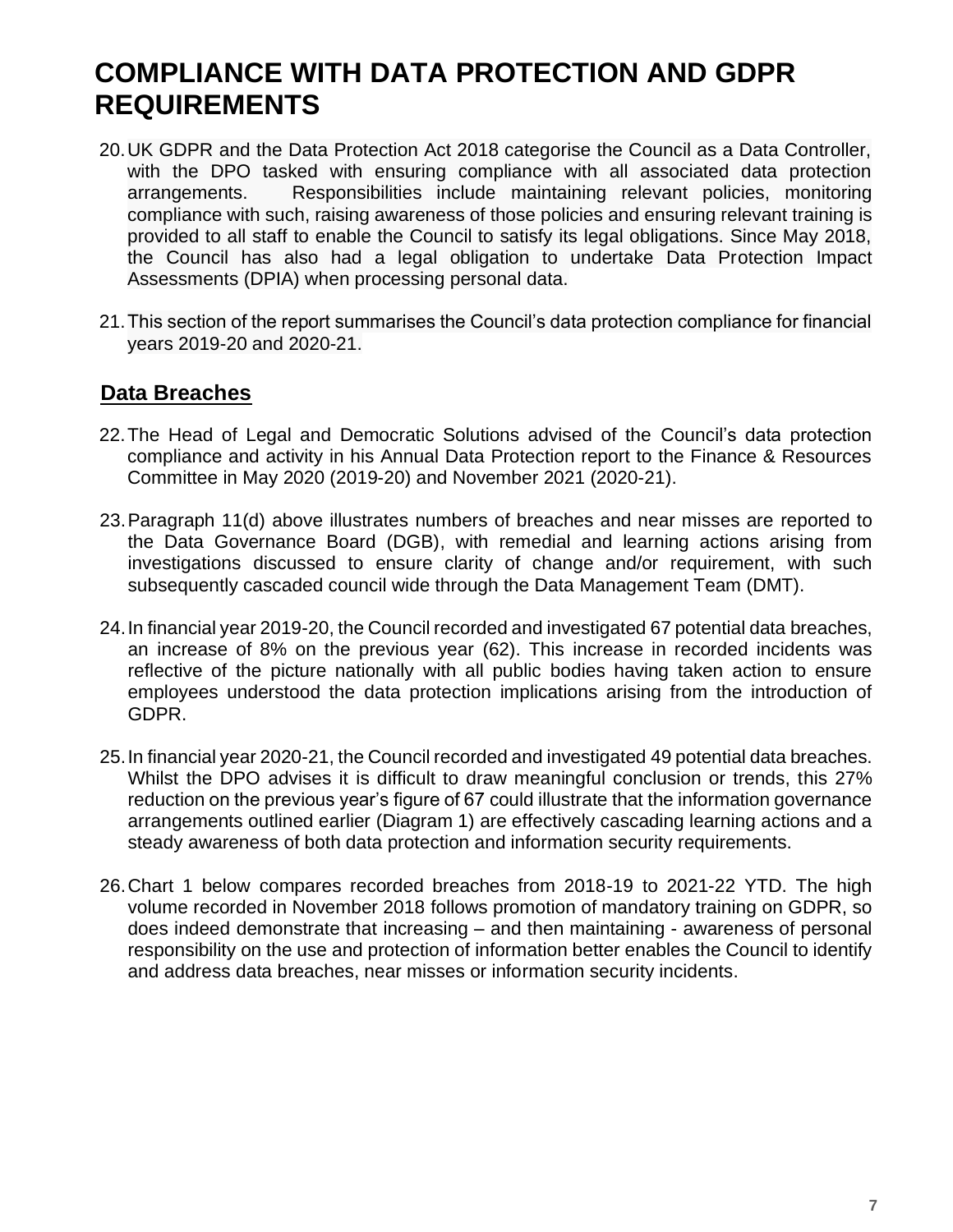

27.In investigating recorded incidents, consideration is given to whether such should be referred to the Information Commissioner's Office (ICO). Reportable incidents are considered to present a risk to the rights and freedoms of individuals, and for financial years 2019-20 and 2020-21, 12 and 4 incidents satisfied this threshold, and were reported accordingly.

|  |  |                         |  |  | 28. Table 1 below analyses the 2019-20 and 2020-21 breach management and reporting         |  |  |
|--|--|-------------------------|--|--|--------------------------------------------------------------------------------------------|--|--|
|  |  |                         |  |  | position per council function, with Chart 2 comparing recorded breaches, per service, from |  |  |
|  |  | 2018-19 to 2021-22 YTD. |  |  |                                                                                            |  |  |

|                                       | 2019-20                             |                           | 2020-21                             |                                  |  |
|---------------------------------------|-------------------------------------|---------------------------|-------------------------------------|----------------------------------|--|
| <b>Function</b>                       | <b>Recorded</b><br><b>Incidents</b> | <b>Reported</b><br>to ICO | <b>Recorded</b><br><b>Incidents</b> | <b>Reported to</b><br><b>ICO</b> |  |
| <b>Chief Executive</b>                | 20                                  | 3                         | 13                                  |                                  |  |
| <b>Education &amp; Families</b>       | 24                                  | 3                         | 16                                  |                                  |  |
| <b>Enterprise &amp; Communities</b>   | 14                                  | 3                         | 10                                  |                                  |  |
| <b>Adult Health &amp; Social Care</b> | 9                                   | 3                         | 10                                  | 3                                |  |
| <b>Totals</b>                         | 67                                  | 12                        | 49                                  |                                  |  |

*Table 1: Data breaches: 2019-20 and 2020-21*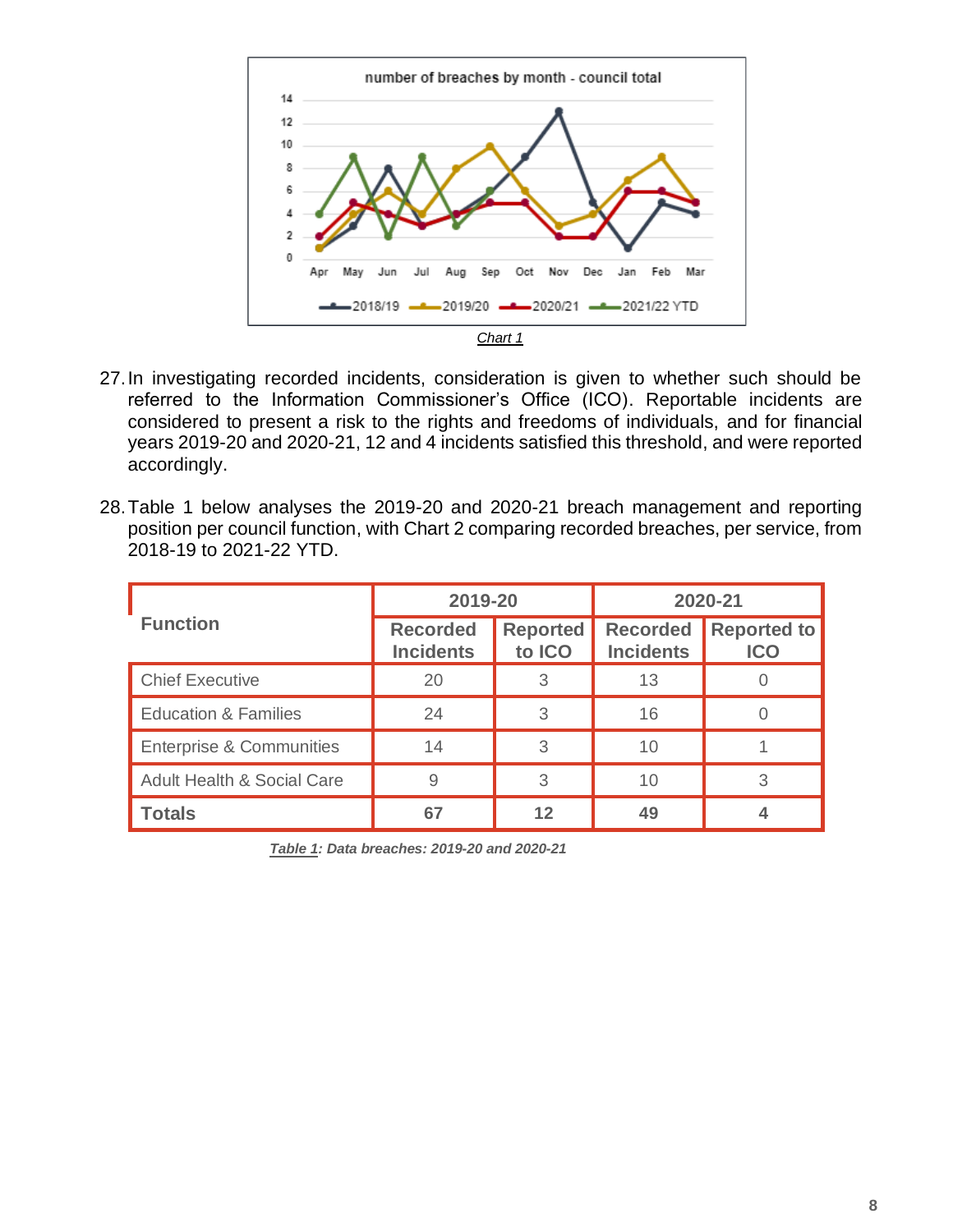



29.Categories of breaches include device/documents left in insecure locations, unauthorised system/app use, failure to redact data, wrongful disclosure of data and a break-in at the Civic Centre. Per the DPO's Annual Data Protection reports, there was no enforcement action or fines applied by the ICO in respect of these breaches, but various recommendations were made. These include reviewing existing policies, working towards a high completion rate for information governance training, and reviewing the security and procedures surrounding service use of mobile phones. All recommendations are included within the existing action plans of the DGB and DMT.

#### <span id="page-14-0"></span>**Subject Access Requests**

- 30.Under the Data Protection Act and General Data Protection Regulations (GDPR) 2018, persons of all ages can request information about themselves – known as a Subject Access Request (SARs) - held by the Council. Lack of formal corporate procedures for handling SARs was identified as a key issue within the Internal Audit report of June 2019. Management acknowledged the need for more formalised and consistent reporting and tasked the former Information Management Working Group (now DMT) with implementing revised arrangements and tools. Effective December 2019, our corporate SharePoint platform now contains real time details of the numbers of SARs and compliance rates.
- 31.Acknowledging robust data is only available from December 2019, the Council received 23 SARs for financial year 2019-20, with 100% responded to within one month of receipt.
- 32.In respect of financial year 2020-21, 98 SARs were received. Of these, 61 (62%) were responded to within statutory timescales, with the pandemic contributing to this lower compliance rate due to frontline services having difficulty accessing manual documents during lockdown periods.
- 33.There is concern however regarding inconsistency of recording completion dates on the SARs SharePoint system, and of poor record-keeping regarding completed SARs within services. To minimize the risk of potential non-compliance within this area, the DPO plans to fully review existing support arrangements. This is therefore considered an area for improvement for 2021-22, with such reflected within the live action plan detailed within section 74 of this report.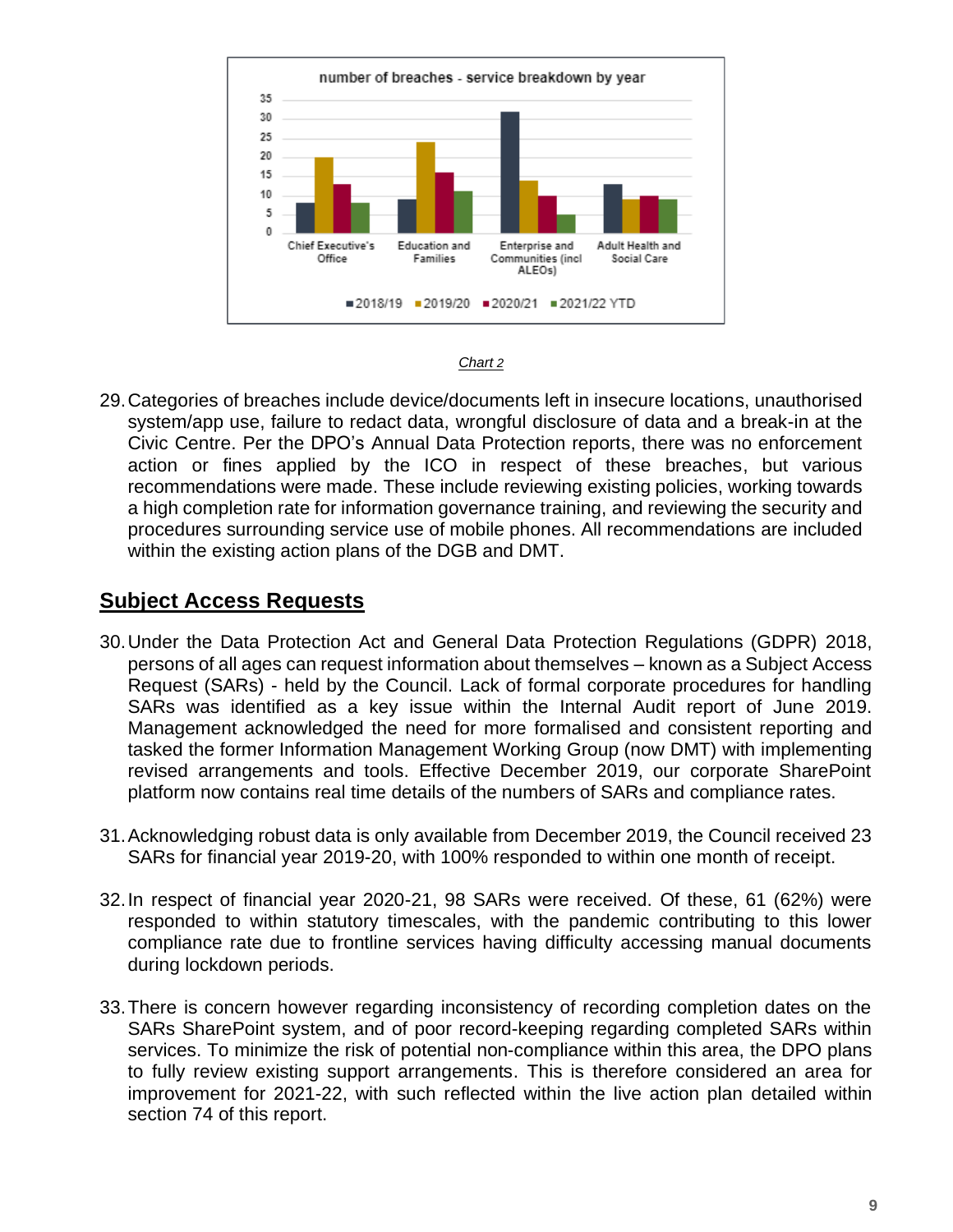#### <span id="page-15-0"></span>**Data Protection Impact Assessments (DPIAs)**

- 34.DPIAs are used to identify the data protection risks of a project. They provide assurance that the Council is considering the data protection principles when designing processes which involve the use of personal data.
- 35.To satisfy the requirement to complete DPIAs, project Senior Responsible Officers (SROs) in consultation with Legal Service and Business Solutions, are required to complete a standard template.
- 36.In a report to the Corporate Management Team in April 2021, the DPO advised the volume of DPIAs has increased exponentially. This therefore increases the likelihood of ICO enforcement action being invoked should the Council fail to effectively complete DPIAs when required.
- 37.The DPO has further advised that the quality of DPIAs prepared to date varies, with many not being completed in accordance with the statutory requirement of Data Protection by design. A lack of training in this area to date combined with lack of clarity regarding responsibilities are acknowledged as the major contributory factors.
- 38.The Audit and Risk Manager confirmed through a 'reasonable assurance' rating in March 2021 that the Council has an effective approach to information governance. Recommendations were made however regarding low levels of mandatory training. Recognising DPIA training has also been identified as an immediate requirement by the DPO to ensure GDPR compliance, significant activity must be undertaken during financial year 2021-22. Paragraph 74 below provides some commentary in this regard.

## <span id="page-15-1"></span>**COMPLIANCE WITH FREEDOM OF INFORMATION (FOI) AND ENVIRONMENTAL INFORMATION REGULATIONS (EIR)**

- 39.During 2019-20, the Council received 1,536 requests for information under the Freedom of Information Act and the Environmental Information Regulations. This consisted of 1,261 FOI requests and 274 EIR requests and represents a decrease of 7% compared with 2018-19 figure of 1,652.
- 40.Nineteen requests were either withdrawn by the requester or closed during the process following clarification. Of the remaining 1,517 requests progressed, the Council responded to 97.8% (1,483) within the statutory deadline. Though marginally lower than previous years (98.2% in 2018/19, 98.5% in 2017/18), a response rate of 96% and above is considered excellent within the Scottish Information Commissioner's Self-Assessment Toolkit for Public Authorities.
- 41.Lower performance in 2019-20, and particularly quarter 4 (94.7%), is largely reflective of the March 2020 lockdown, with staff initially having delayed access to information as they transitioned to remote working.
- 42.Customers who submit a FOI or EIR can request an internal review if they are not satisfied with the response provided. Full details of all requests received, the category of applicant,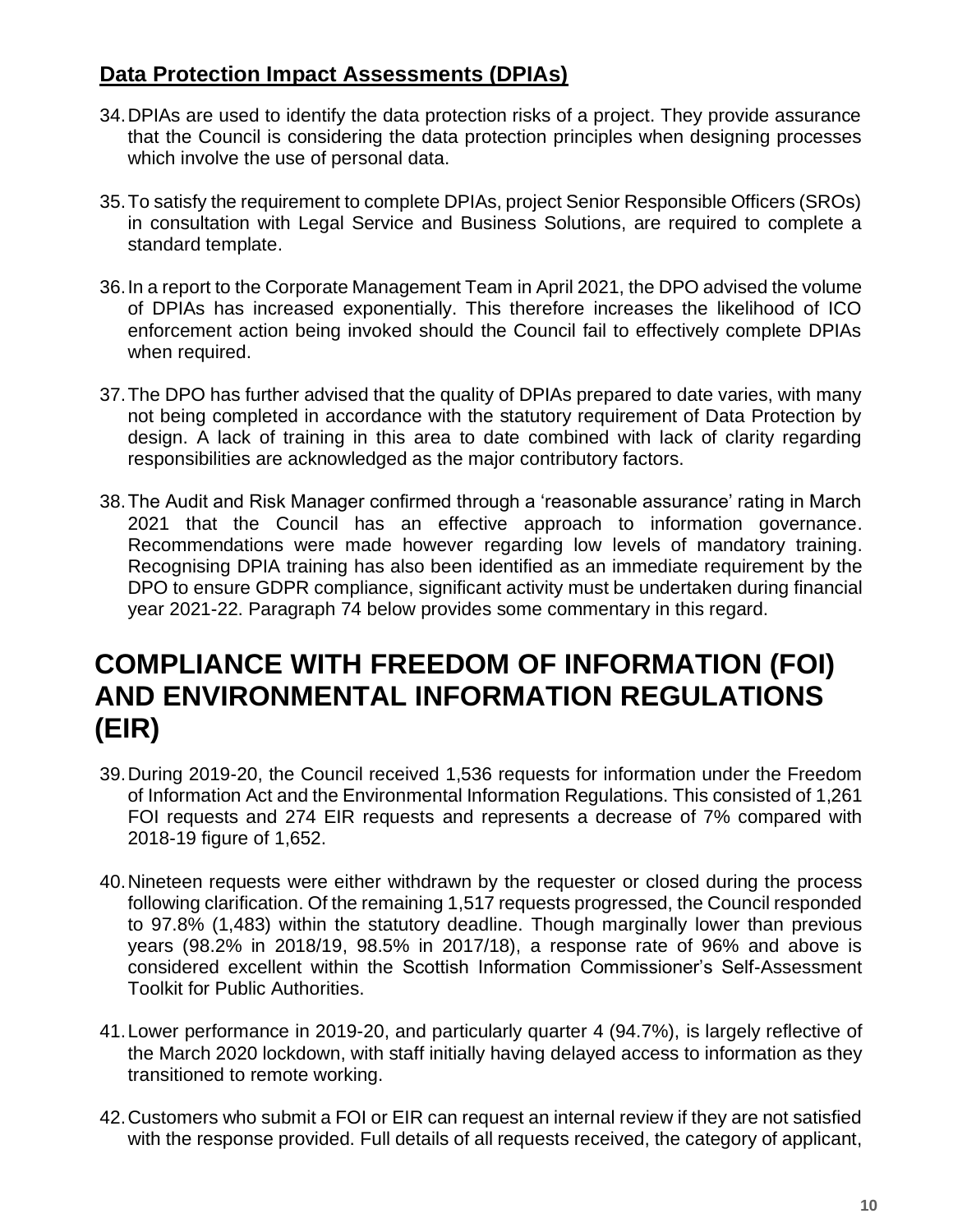and cases submitted for internal review are outlined within the Head of Legal and Democratic Solutions annual reports to committee (para. 6 above.)

- 43.By way of summary however, 36 requests (2.3%) for internal review of the original decision were received in 2019-20. Of this 36, the original decision was upheld wholly or partially in 24 cases, 9 were overturned and received a new decision at review, with 3 reviews undertaken due to there being no response sent to the original request.
- 44.If an applicant is not satisfied with the outcome of an internal review, they can refer their case to the Scottish Information Commissioner (SIC), who will assess the case and make an independent decision on how the Council has handled the request. In 2019-20, following internal review, 4 cases were appealed to the Scottish Information Commissioner. Three of these appeals were withdrawn during the appeal process, with the final appeal finding in favour of the requestor.
- 45.In financial year 2020/21 North Lanarkshire Council received 1,245 requests for information. This consisted of 987 FOI requests and 258 EIR requests and represents a 19% decrease on the 2019/20 total of 1,536 requests. In his paper to Finance & Resources Committee (November 2021), the DPO states this is the lowest total number of requests received since 2012/13.
- 46.Of the 1,245 requests received during 2020/21, 23 requests were not fully progressed. Of the remaining 1,222 requests that were fully progressed 1,164 (95.3%) were responded to within the statutory 20-day deadline. This is lower than the compliance rate (97.8%) achieved in 2019-20 and is largely because of the pandemic, particularly in the first quarter of the year when the Council was adjusting to staff working from home and prioritising core service delivery over FOI.
- 47.For 2020-21, 22 (1.77%) requests for internal review of the original decision were received. Of this 22, the original decision was upheld wholly or partially in 17 cases with 3 decisions either overturned or considered non-compliant. One internal review was withdrawn by the requester and one review was undertaken because there was no response to the original request.

## <span id="page-16-0"></span>**ICT SECURITY AND CYBER RISKS**

- 48.As the importance of digital information and networks grow, cyber security is of high importance and therefore a corporate priority. The type of risks posed include theft of sensitive corporate and personal data, theft or damage to data, threat of hacking for criminal or fraud purposes, and potential disruption to infrastructure such as Council ICT systems, intranet, and public facing website.
- 49.The Council complies with the requirements of the Scottish Government Cyber Resilience Framework by having the Head of Business Solutions, as SIRO, identified as responsible for organisational cyber resilience arrangements. In addition, the Council works towards adoption of recommendations published by the National Cyber Security Centre (NCSC), who advise that cyber risk has been, and is likely to continue to, increase substantially. To mitigate against cyber risks, the Council follows published NCSC guidance and adopts the following approaches: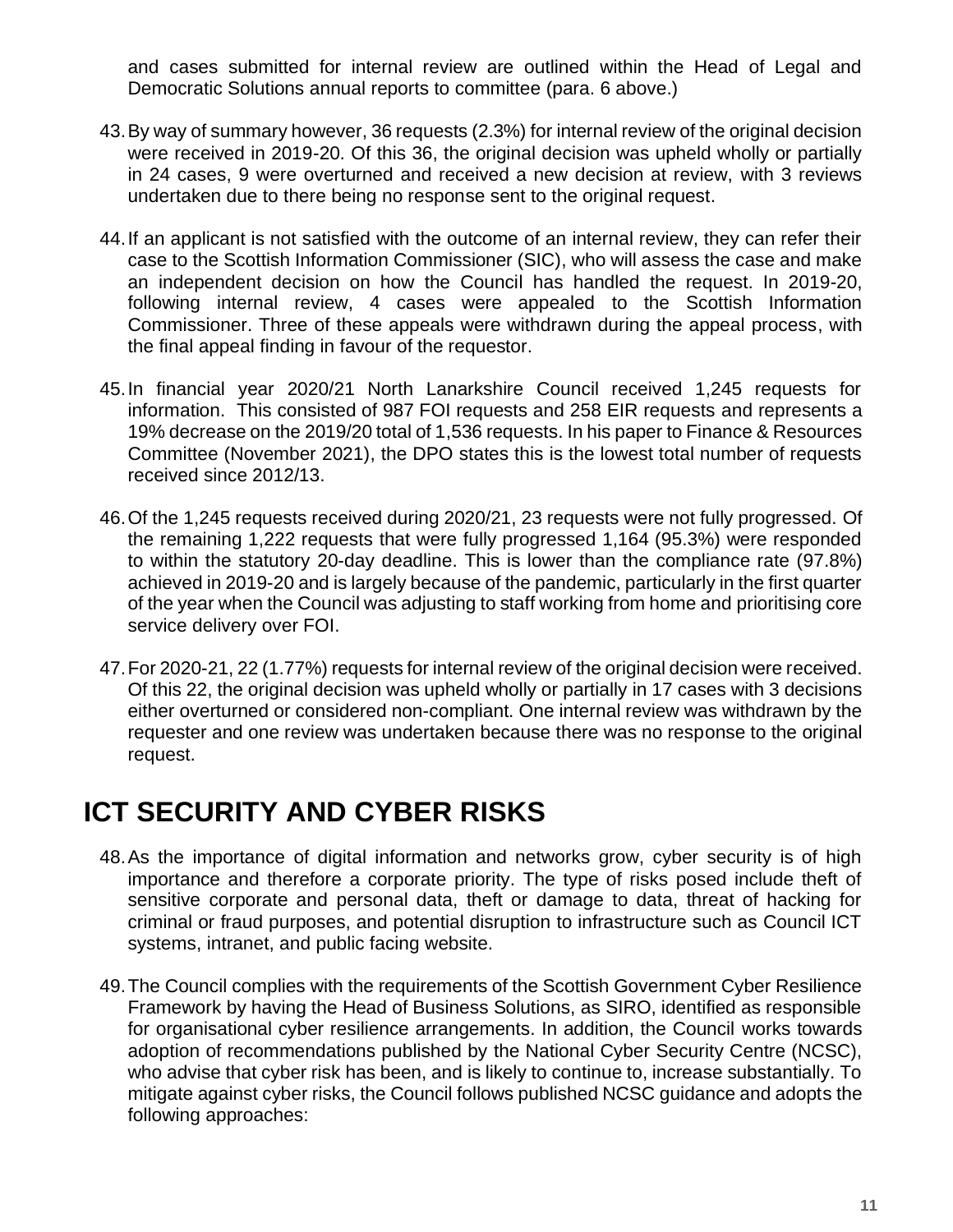- a. Full compliance with the externally inspected Public Sector Network (PSN) accreditation via submission of the required IT health check applications, and implementation of all recommendations subsequently identified as potentially high risk. Our next accreditation submission date falls due in January 2022;
- b. Planned compliance with the Payment Card Industry Data Security Standard (PCI DSS) accreditation, with a detailed project underway to fully achieve by March 2022;
- c. A suite of malware protection products fully deployed e.g., antivirus software, web filtering, and email malicious content/payload detection systems, together with realtime analysis of security threats identified and managed through deployment of Security Incident Event Management (SIEM) software;
- d. Firewalls installed to protect the network, systems, and devices from external attack, exploitation, and data breaches, with an external contract in place to undertake penetrative testing, and any issues, anomalies or system vulnerabilities identified, investigated and remediated;
- e. Operation of a robust "patching" regime, with such automatically applied on scheduled dates and compliance monitored by the Council's service delivery partner, Wipro;
- f. Robust authentication and access control procedures e.g.: multi-factor authentication, in place to protect Council systems from unauthorised access, with such now of significance given the increase in home and mobile working by individuals in response to the Covid-19 pandemic;
- g. ICT systems securely configured as part of the initial commissioning process, with formal change control procedures being in place should system settings need to be modified;
- h. Office "based" staff required to complete Mandatory Information Security Awareness training.
- 50.The Council also held a Cyber Essentials accreditation between 2018 and 2020. Cyber Essentials is a Government-backed industry-support scheme designed to help organisations to protect themselves against common cyber-attacks. The Audit and Risk Manager advised the Panel in March 2021 that the Cyber Essentials certification had lapsed and should be re-instated as soon as possible. Business Solutions submitted the application to an appropriate external specialist towards the end of 2020-21, but the Council failed to meet the more onerous compliance requirements of this external accreditation.
- 51.With compliance standards now including requirements to for example, fully transition to supported tools and deploy all updates/patches within 14 days of release, achieving compliance is now cost prohibitive for the Council. To provide some context, the council's technology network presently includes 530 servers, circa. 200 server software/applications and approx. 1,500 different desktop/device types of software. Whilst the Council's DigitalNL transformation programme will see us fully transition all products to more modern cloud hosted solutions, such cannot be achieved overnight. Given business critical systems such as MySwis and eFinancials rely on older – and often unsupported – software and applications, there is no scope for the Council to now satisfy all Cyber Essentials standards. Like many other public sector organisations, Business Solutions has determined Cyber Essentials cannot meet our needs and will therefore largely seek to protect itself from common cyber-attacks through our PSN accreditation and regular threat assessments.
- 52.Over the course of 2020-21, Business Solutions sought to further improve its information security arrangements, planning through a Security and Risk Management Workshop, to identify our existing Information Security Maturity Assessment (IT Score) and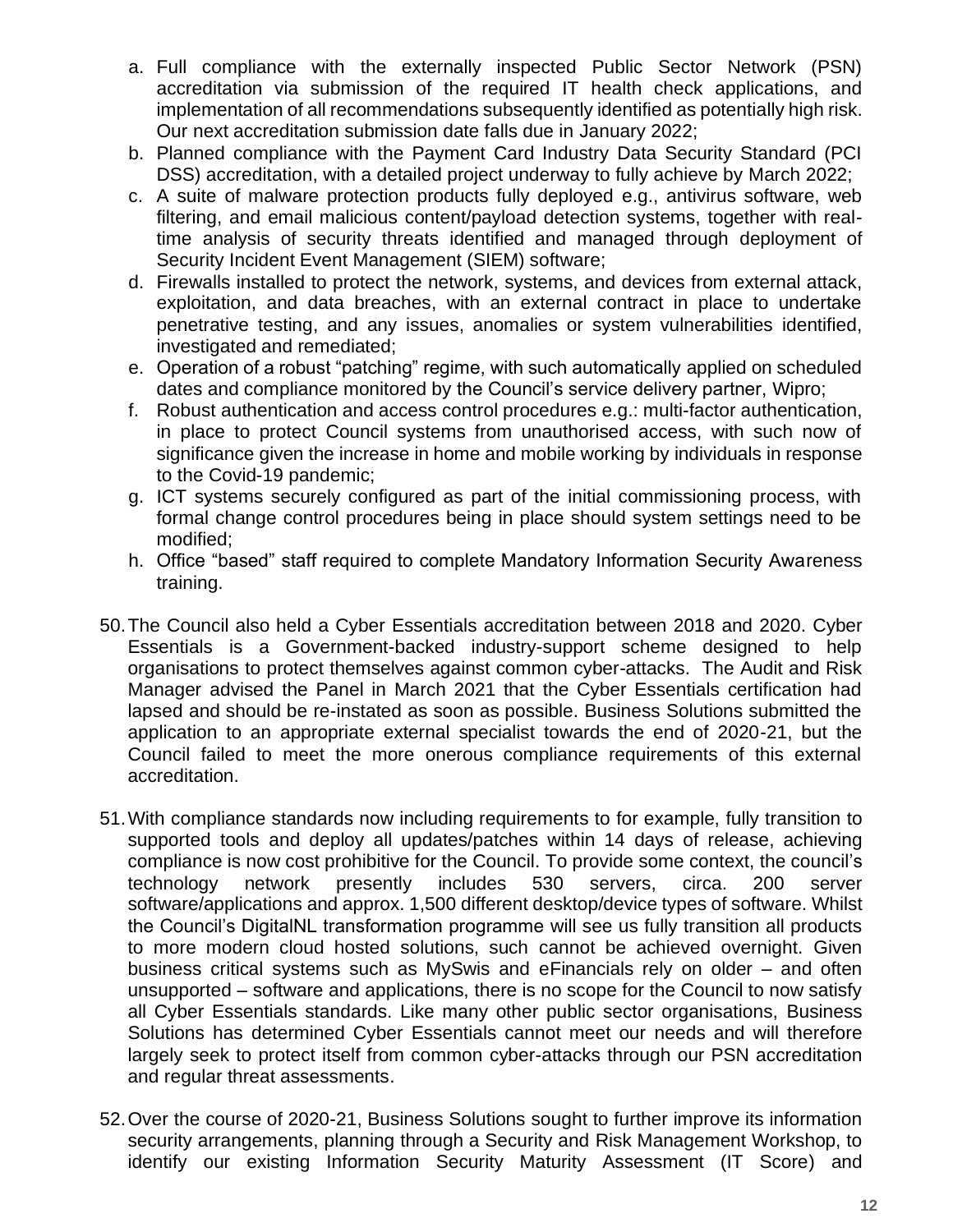consequential priority improvement actions. Competing priorities to support home working and the digital transformation programme impacted key attendee availability, with the initial workshop cancelled various times before eventually taking place virtually in January 2021.

- 53.Measured on a scale ranging from 1 (low or not important) to 5 (high or most important), this maturity score tool assesses how well the Council's activity compares with Gartner's best practice research. The tool examines 30 different activities over 7 categories to assist an organization to prioritise effort and improvement activity to reflect business need and objectives. Having completed the assessment, Business Solutions has included (a) develop a controls catalogue, (b) monitor, manage and remediate risk exposure, and (c) documenting and managing the implementation of the technical plan as the key activities for the Information Risk and Security and ICT Infrastructure teams within the live action plan detailed within section 74 of this report.
- 54.In 2020 the Council participated in the National Records of Scotland's voluntary Progress Update Review mechanism in relation to its records management arrangements as laid out in its Records Management Plan (RMP). The Public Records (Scotland) Act 2011 Assessment Team commended the Council for undertaking voluntary self-assessment and reporting on its RMP.
- 55.The Assessment Team's findings considered that the Council continues to take its statutory obligations seriously and is working hard to bring all elements of the Records Management Plan into compliance with the Act. These findings have been published on the National Records of Scotland website. *NRS - [Progress Update Review \(PUR\) Final](https://www.nrscotland.gov.uk/files/record-keeping/public-records-act/nrs-progress-update-review-final-report-for-north-lanarkshire-council-and-licensing-board-february-2021.pdf)  [Report by the PRSA Assessment Team for North Lanarkshire Council and Licensing](https://www.nrscotland.gov.uk/files/record-keeping/public-records-act/nrs-progress-update-review-final-report-for-north-lanarkshire-council-and-licensing-board-february-2021.pdf)  [Board, February 2021 \(nrscotland.gov.uk\)](https://www.nrscotland.gov.uk/files/record-keeping/public-records-act/nrs-progress-update-review-final-report-for-north-lanarkshire-council-and-licensing-board-february-2021.pdf)*
- 56.The expectation is that the Council will be invited to develop and submit a new Records Management Plan in 2022 however this may be pushed back as determined by the Assessment Teams own schedule.

## <span id="page-18-0"></span>**CORPORATE GOVERNANCE ACTIVITY**

- 57.The Council is committed to a clear strategy and sustainable framework for information governance and security, so refreshed its corporate working arrangements in December 2019. The Data Governance Board (DGB) replaced the Information Governance Working Group (IGWG) with the Data Management Team (DMT) also replacing the Information Management Working Group (IMWG).
- 58.With both groups established to develop, implement, and ensure compliance with data governance and management strategies, policies, and standards, the DGB and DMT have responsibility for continuously monitoring the actions required to manage information issues, risks, and cultural behavior to improve existing data governance and management. This section of the report details activities undertaken during 2019-20 and 2020-2021 to strengthen the Council's management of information risks.
- 59.Paragraph 11(h) above specifically references the importance of information governance training, with such identified as an area for improvement within the June 2019 Internal Audit report. Whilst various steps were taken throughout 2019-20 and 2020-21 to refresh, promote and monitor completion of mandatory Data Protection Essentials, Records and Information Management and Information Security training modules, the low uptake of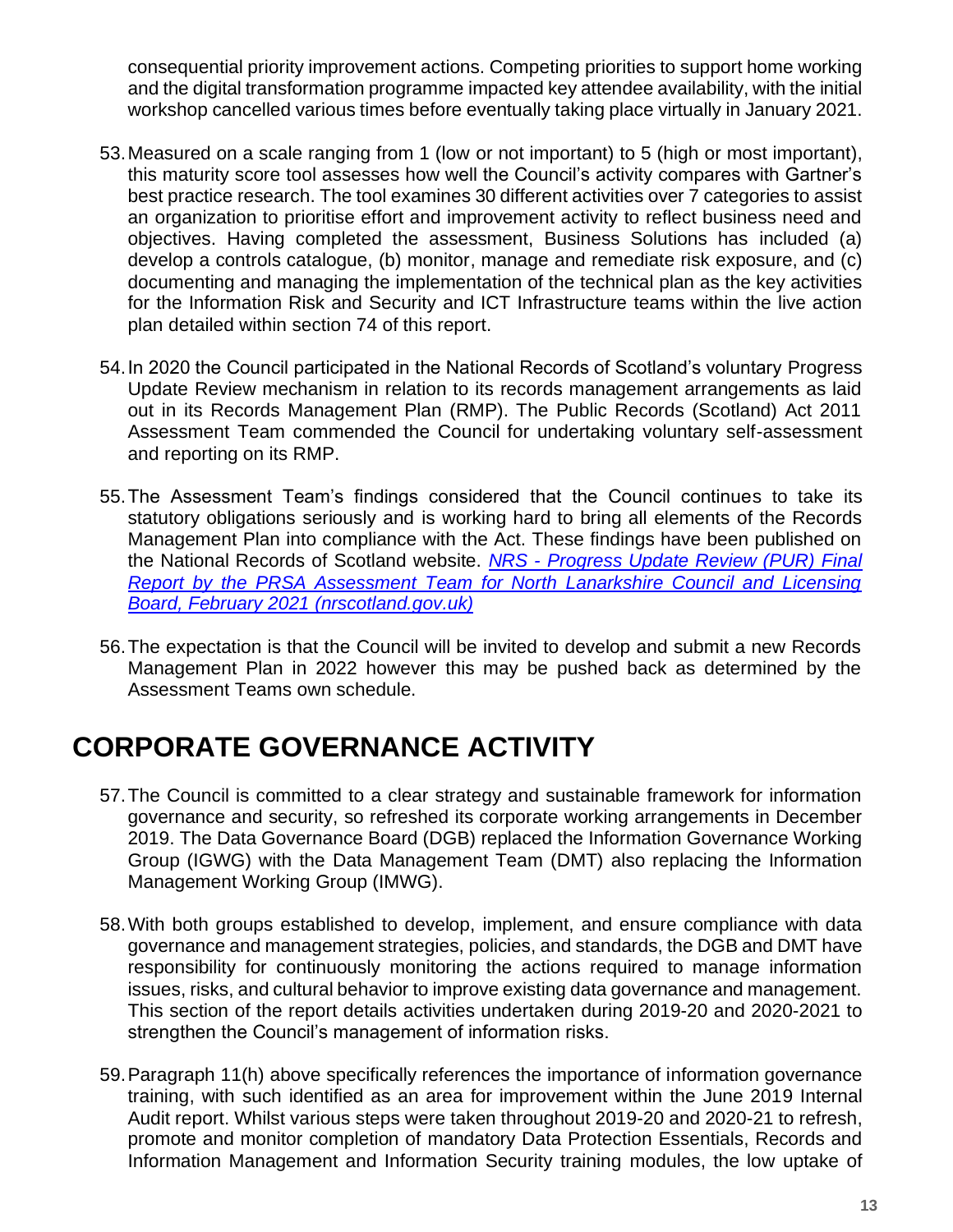these mandatory modules remained as an identified improvement area within the Information Governance Internal Audit report presented to the Audit and Scrutiny Panel in March 2021.

- 60.This recommendation is expected given COVID-19 priorities resulted in work to identify posts which must complete the mandatory training modules – planned for 2020-21 following the launch of the new LearnNL system – being postponed. Such is vital however for the DGB to certify, through the Data Management Team, that all required staff remain compliant with their mandatory training requirements. This therefore features in the live action plan detailed in section 74 of this report.
- 61.Though acknowledging further work is underway to improve performance monitoring, three performance indicators were developed during 2020-21 for monitoring completion of the mandatory information governance training courses in LearnNL. Chart 3 below details the level of completions, per service, for each of the mandatory modules following their relaunch, as well as the discretionary Data Protection Advanced training module.





- 62. Chart 3 illustrates that for the 2-year period to 31<sup>st</sup> March 2021, over 5,000 employees completed the mandatory courses, with "attendance" at each of the courses largely consistent per service. Given mandatory modules need to be completed biennially, this information forms the starting point firstly for the DGB to gain assurances that staff are being trained in information governance, and secondly, to assess the impact which planned improvements regarding performance monitoring have had.
- 63.Chart 4 below presents a further analysis of training undertaken during financial year 2020- 21, with very low levels council-wide evident during those early months of the pandemic. Promotion of modules by DGB and DMT members, regular NLC email announcements and events such as the annual Information Management Week do appear to be successful, with numbers substantially increasing from September 2020 onwards. Section 74 below illustrates that awareness raising and GDPR promotional compliance remains as a key activity on the information governance improvement action plan for 2021-22.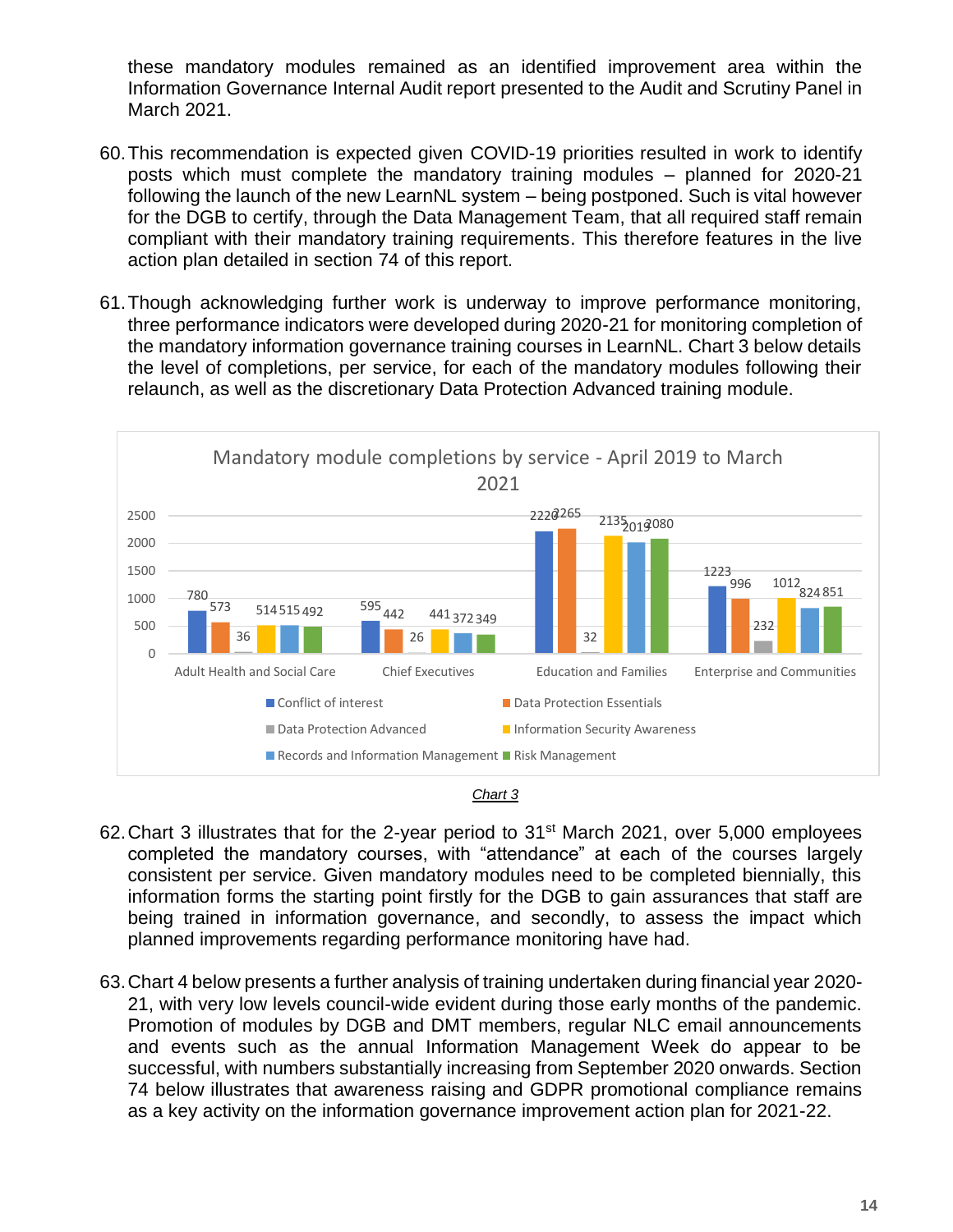



- 64.Paragraph 30 above illustrates significant improvements have been made regarding the handling and reporting of Subject Access Requests (SARs), with the Council's SharePoint platform now containing real time details of SARs and compliance rates. Such appears insufficient however to ensure the council is complying with its legal obligations, and to that end, several actions are required, with such included in section 74 of this report.
- 65.As outlined in paragraph 57 above, the Council refreshed its corporate information governance arrangements following Policy & Strategy Committee approval of the Digital & IT Strategy 2019-2023. The refreshed arrangements commenced in January 2020, with members of both groups given opportunity to raise their awareness of the Digital & IT Strategy, existing information governance policies, and the DigitalNL transformation programme. Reflecting a recommendation within the June 2019 Internal Audit report, the governance groups were thereafter tasked with completing an interim review of the Information Governance Policy Framework and associated suite of information governance policies. A full biennial review of the Information Governance Policy Framework followed during 2020-21, with details presented to the Policy and Strategy Committee on 3<sup>rd</sup> June 2021.
- 66.During 2019, the Council commissioned its Digital Business Partner (DBP) to assess the capacity of its existing information management (IM) and data governance processes to deliver against the data-driven decision-making model envisaged by The Plan for North Lanarkshire ("The Plan"). The key deliverable from this engagement was a Data and IM Strategic Roadmap (the Roadmap), approved initially at Corporate Management Team (CMT) in September 2020, and subsequently endorsed by the Transformation and Digitisation Committee on 24<sup>th</sup> February 2021.
- 67.In finalising the Roadmap for CMT and Committee consideration, feedback was sought in the first instance from the Organisational Design Authority (ODA) sub-group of the DigitalNL Delivery Board. With comments suitably included, the Roadmap was thereafter issued to the Data Governance Board (DGB) in March, June, and August 2020 respectively to facilitate an opportunity for this strategic governance group to shape the Roadmap for CMT deliberations.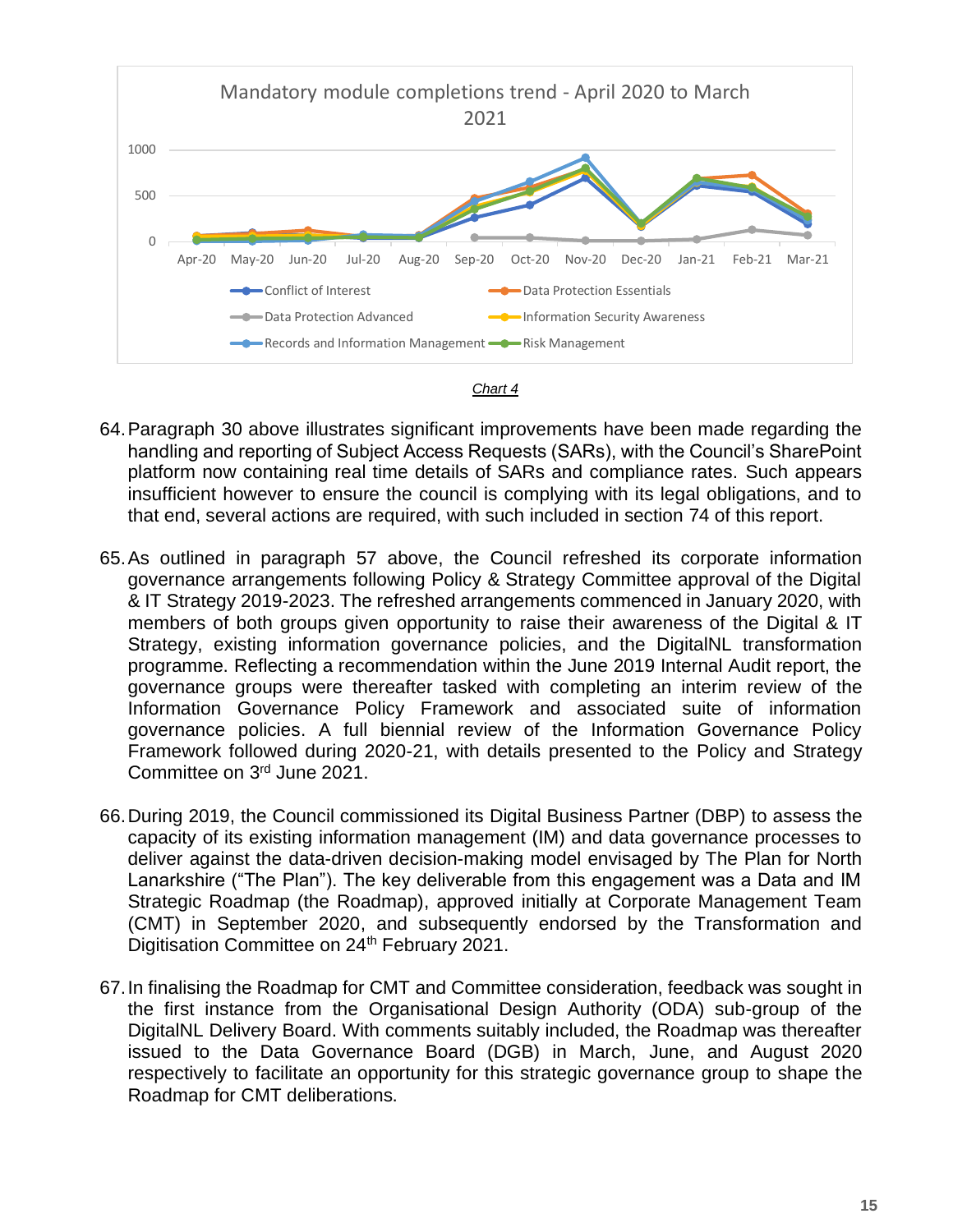68.In approving the Roadmap, CMT also approved a strategic vision for data and a revised Data Governance and Management Framework. The strategic vision for data, illustrated graphically in chart 4 below, envisages a core Business Intelligence Hub being developed to transition the Council from its existing 'basic' data maturity score to an 'advancing' score, and all data being virtualised and available as 'a single view'; firstly to assist services in monitoring performance against The Plan for NL outcomes, and secondly, to support strategic decision making, service delivery, cost reduction and risk management arrangements.



*Chart 4: Strategic Vision for Data*

- 69.The Roadmap, presented as a series of work packages, provides opportunity to facilitate an incremental improvement in the Council's data maturity score. To enable the Council to establish clear timelines for the transition, the Corporate Management Team:
	- a. Confirmed DGB membership would change from service specific representation to functional master data representation. This change became effective at the DGB meeting of 9<sup>th</sup> December 2020, with Business Data Owners identified for the key master data entities of customers, cases, people, and organisation.
	- b. Endorsed development and progression of a Data Custodian Model. Consultation on this has commenced through various corporate working groups, but most of the activity is expected to be managed and governed through the DGB and ODA sub-group of the DigitalNL Delivery Board.
- 70.The Transformation and Digitisation Committee reviewed the roadmap progress in February 2021, noting such would be driven forward through the DGB over an envisaged 3-year timeframe. Regular reporting of progress against the strategic data roadmap to Committee is included within Business Solutions' Programme of Work for 2021-22.
- 71.A move to a Data Custodian model necessitates a further review of the Terms of Reference of the DGB and DMT to ensure such is effectively aligned with, and capable of delivering against, the approved Data Governance and Management Framework. The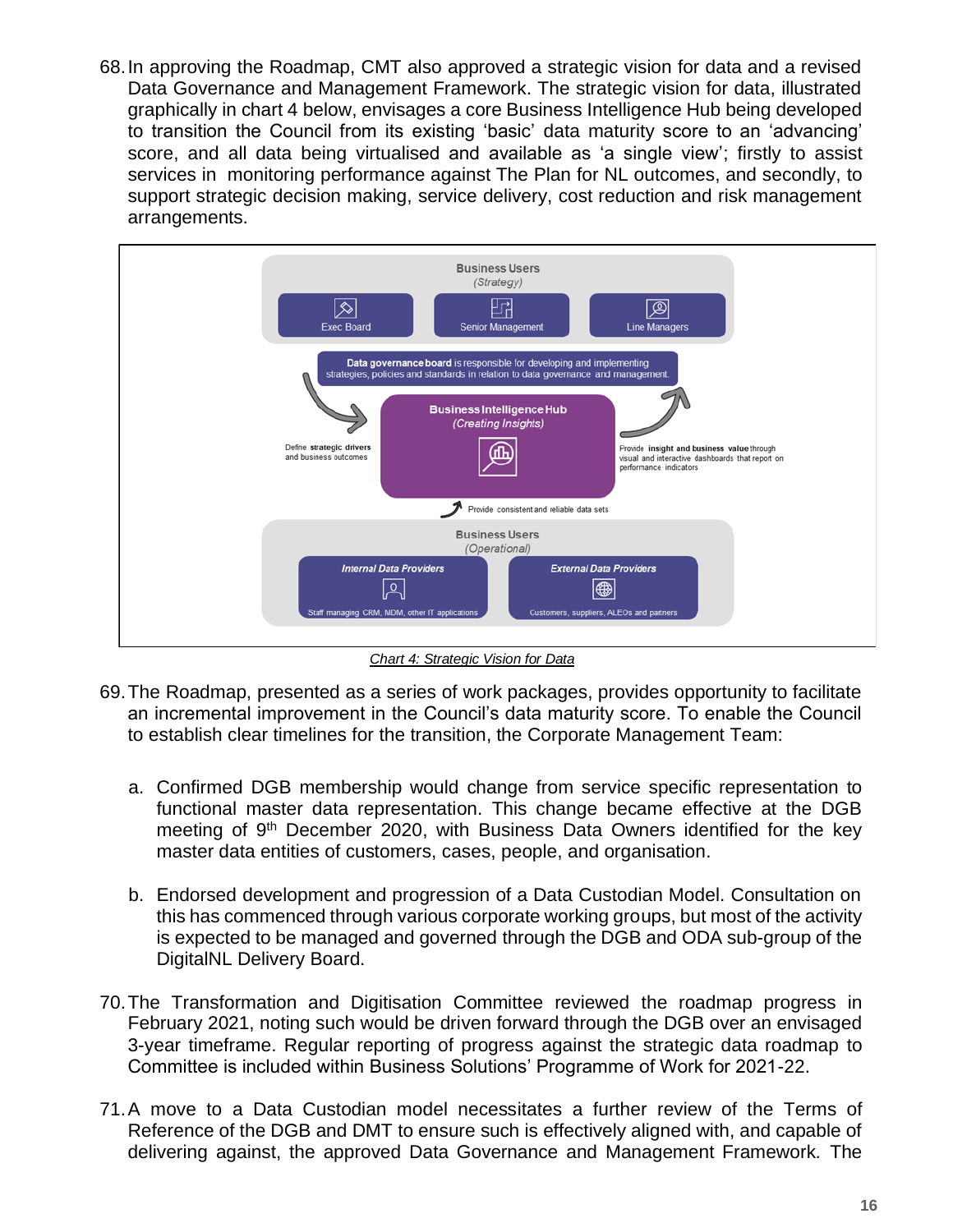DGB review commenced at the meeting held on 31<sup>st</sup> March 2021, with sign-off of revised terms achieved at the next group meeting in May 2021.

72.Whilst further detail regarding deployment of the Data Custodian model is largely beyond the scope of this report, it is worth highlighting that the roles of Business Data Owner and Data Steward are defined and available to services to enable them to consider how such should be reflected within their 'Delivering for Communities' structures from April 2022.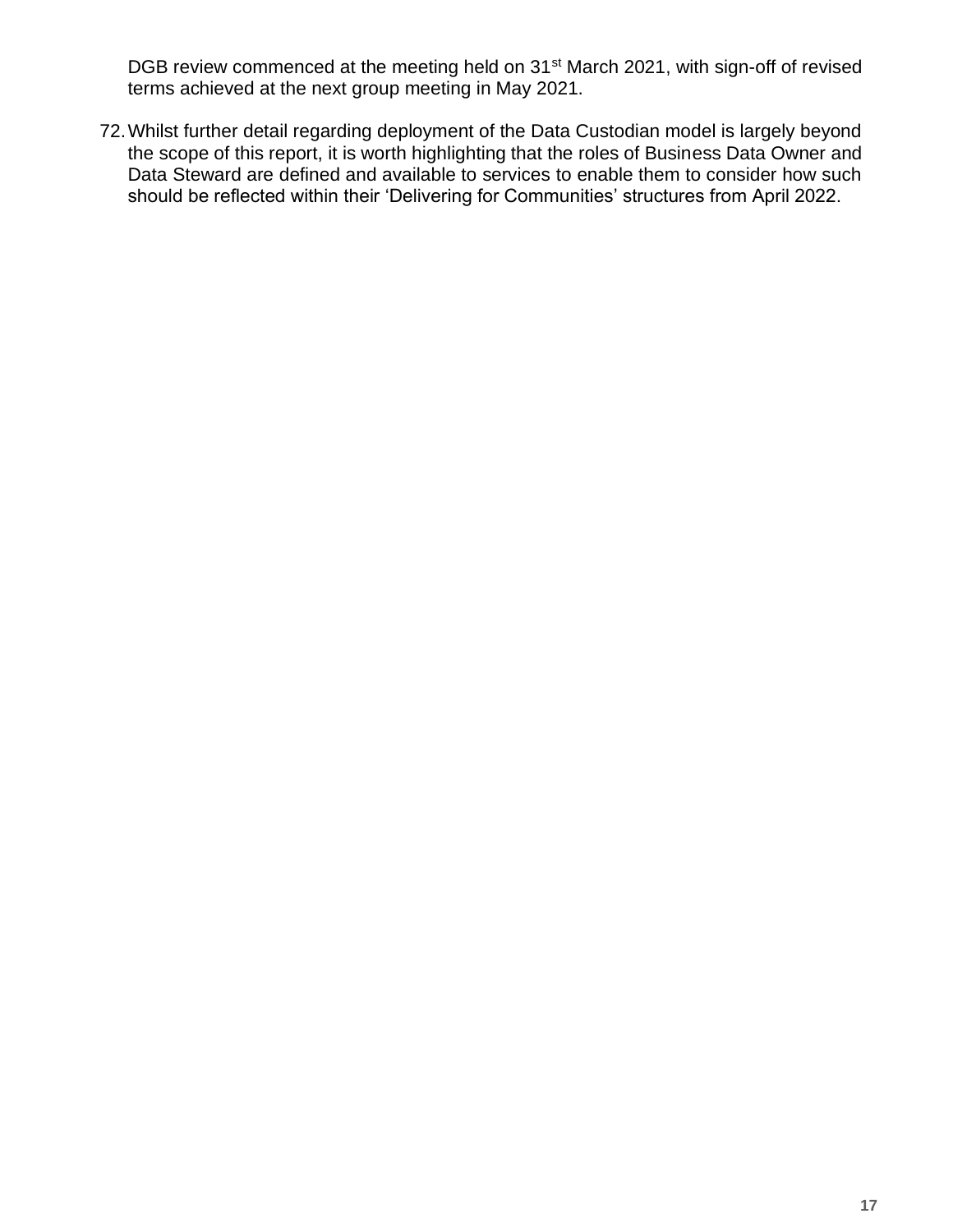## <span id="page-23-0"></span>**LIVE IMPROVEMENT PLAN**

- 73.Paragraph 11(e) above highlights the DGB Terms of Reference require the group to establish, resource and monitor an information governance improvement plan. Such an action plan is maintained, and outlines key tasks required, together with details of the responsible officers, completion timescales, current status and percentage complete. The plan is monitored by the DMT and is a standing agenda item at meetings of the DGB, enabling progress updates and escalation of specific tasks as required.
- 74.By its nature, the plan must be flexible and dynamic, with any new improvement areas identified by for example services, Business Data Owners, management, and Internal Audit appropriately incorporated. The following represents a summary of the key actions included within the improvement plan at March 2021. It is envisaged these will be progressed throughout 2021-2022 to further strengthen the Council's information governance and data accuracy arrangements:
	- **a. Raise the profile and prioritisation of Information Governance and Data Protection responsibilities**
		- ➢ Through the corporate SharePoint platform, services now have access to real time details of SARs quantities and compliance rates. Many staff involved in the process are however not recording completion dates on SharePoint, which results in compliance presently being based on a manual interrogation of the system.
		- ➢ Mandatory online training modules for information governance and security were refreshed and launched on the LearnNL online training platform during 2020. Completion rates for the last 2 years detailed in sections 61 and 62 above remain lower than desired however, and therefore require awareness raising to remain as a key priority on the information governance improvement plan. Such activity will also consider appropriate training in respect of DPIA and privacy notices.
		- ➢ Reflecting the Target Operating Model (TOM) approved by the ODA and Digital NL Delivery Board during 2019-20, the DPO will develop and present to the DGB potential options for improving the awareness and compliance of SAR and DPIA responsibilities.

#### **b. Refresh approach to mitigating Cyber Security risks**

- ➢ The Cyber Essential external accreditation, which aims to support organisations to protect themselves against common cyber-attacks, is now considered cost prohibitive for public sector organisations. The Council must demonstrate it has appropriate arrangements in place to manage cyber risks and will now do so as part of planned PSN accreditations and threat assessments.
- ➢ Based on the findings of the Information Security Maturity Assessment (IT Score), we will look to implement these improvement actions during financial year 2021-22: a) develop a controls catalogue, (b) monitor, manage and remediate risk exposure, and (c) documenting and managing the implementation of the technical plan.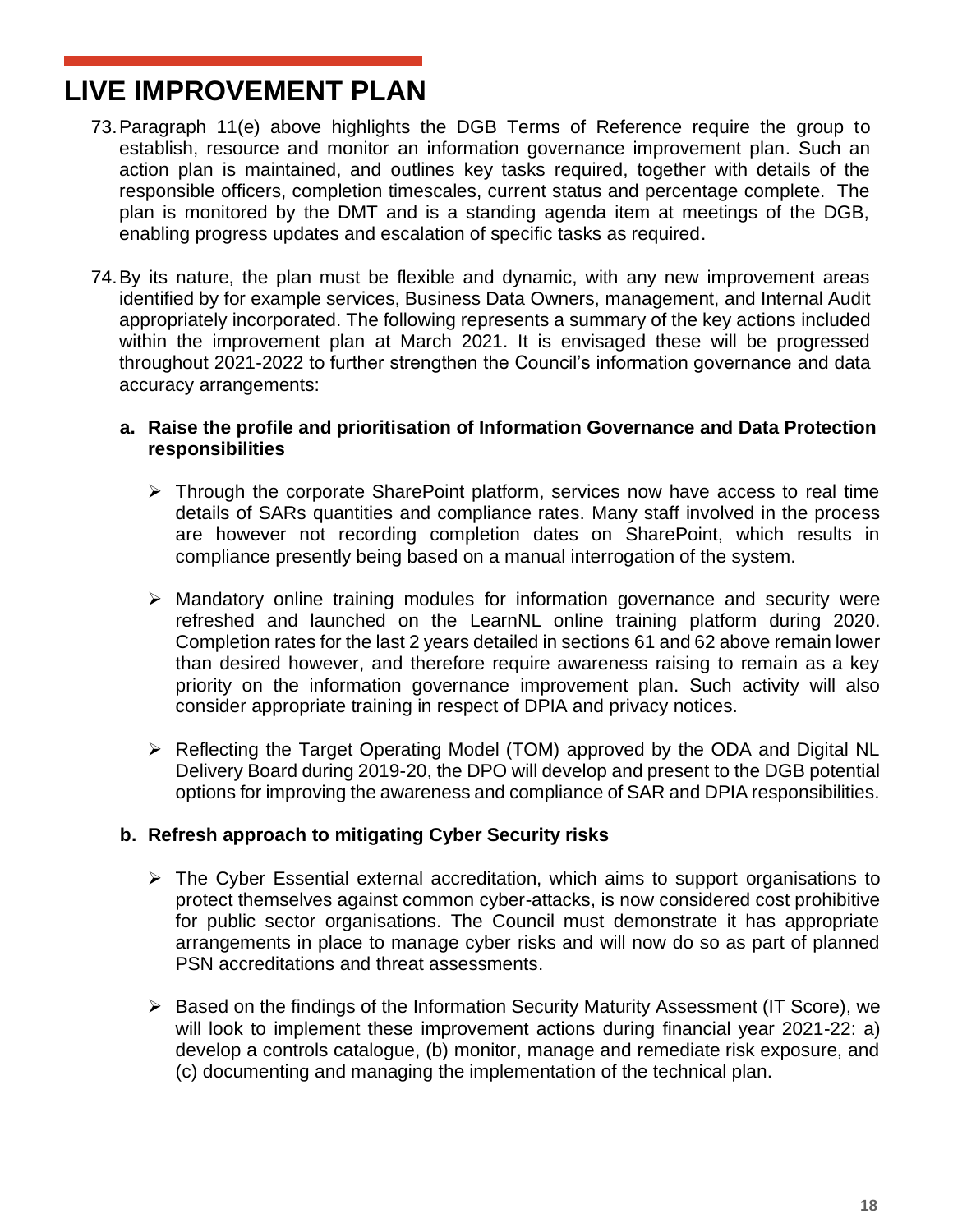#### **c. Map Mandatory and Discretionary Training to Roles**

- ➢ Section 2 above illustrates everyone staff and elected members must understand the importance of information governance and security, as compliance with requirements depends on all operating good practice.
- ➢ With LearnNL launched summer 2020 and a Data Custodian model approved by the CMT and DGB during 2020-21, it is essential all future information governance and security training – particularly for staff - be tailored to suit the needs of individual posts.
- $\triangleright$  Though the existing mandatory and discretionary modules are anticipated to remain, additional discretionary training, linked to the new requirements associated with Business Data Owners, Data Stewards and Data Architects, will be required.
- ➢ The Business Data Owner for the 'people' data entity (Employee Service Centre Manager) and Relationship Manager within Business Solutions will work with services as a priority to identify posts required to complete mandatory information governance training modules. Both will also work with the Talent and Organisation Development (TOD) team to identify training to appropriately increase the awareness of other roles and elected members regarding their responsibilities to ensure information and data is held securely, processed appropriately and safely destroyed when not required.

#### **d. Incremental implementation of the Data and IM Strategic Roadmap (the Roadmap)**

- $\triangleright$  Section 69 above illustrates the Roadmap will be implemented through a series of work packages. Given the inherent links to the DigitalNL Programme and developing Business Intelligence Hub, aspects of the Roadmap are already underway. Other aspects will be taken forward incrementally through the DGB and DMT, with detailed timescales for delivery established.
- ➢ The new Data Governance and Management Framework is essential for ensuring data is viewed and used as an asset council wide. This, and the associated Data Custodian, Data Steward and Data Architect roles, will be further defined, developed, and deployed within services through the refreshed DGB and DMT arrangements.
- ➢ DGB and DMT Terms of Reference to be further reviewed to ensure effective alignment with the approved Data Governance and Management Framework. DMT membership to vary to ensure Data Steward representation adequately reflects all key Line of Business (LOB) systems, with joint work between services and Business Solutions planned to identify all key LOB.